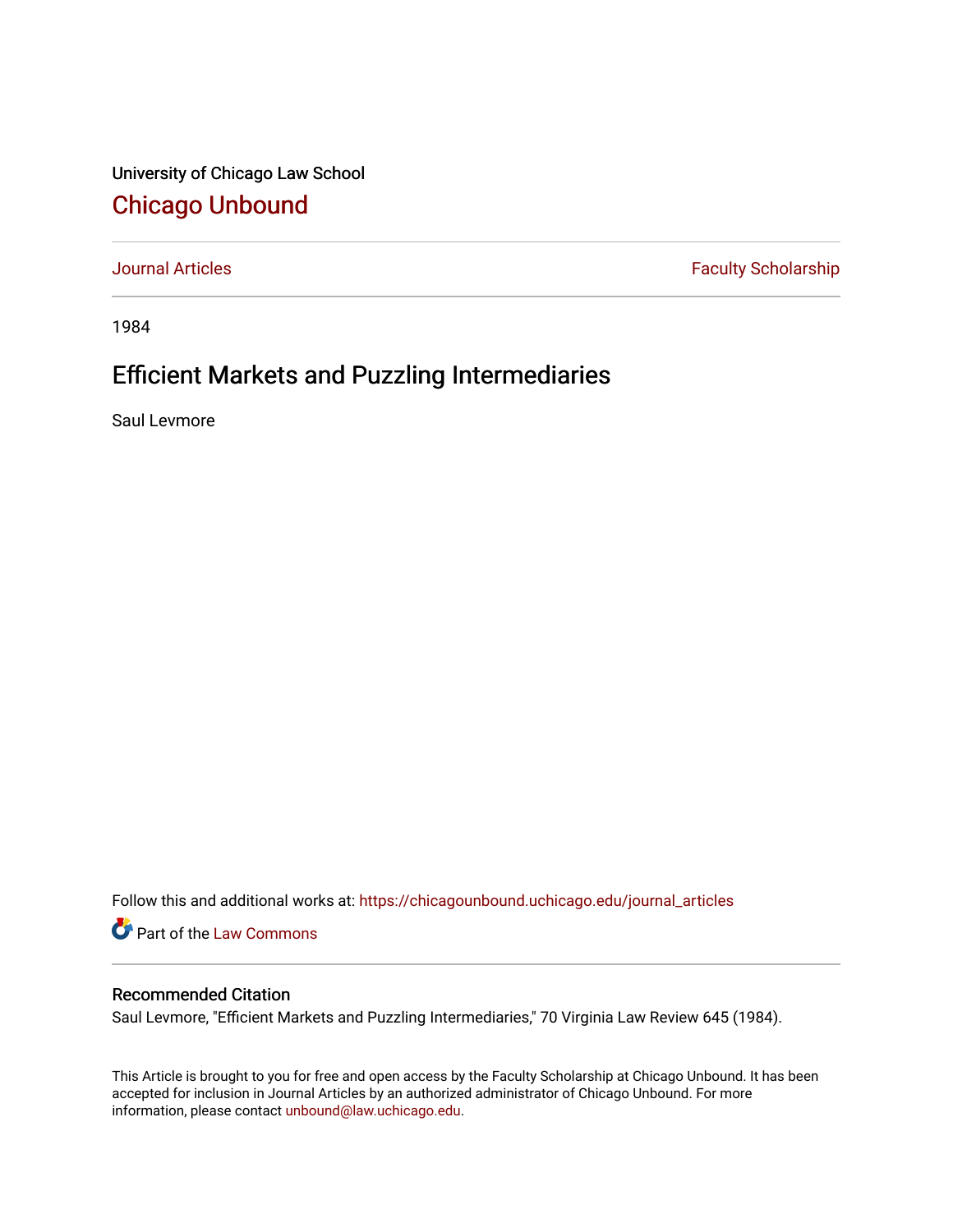## EFFICIENT MARKETS **AND** PUZZLING INTERMEDIARIES

#### *Saul Levmore\**

**FOST** inquiries into market structures and the effects of legal rules on market participants and outcomes are based on economic and behavioral models. The simplest of these models assumes that information is perfectly available to and understood by all concerned actors. Information, however, can rarely be taken for granted in real markets, and its treatment is therefore a critical stepping-stone in positive and normative arguments that depend upon the presence or absence of well-functioning markets. In their broad and provocative article, Professors Gilson and Kraakman remind us quite properly that markets are, at the very least, information exchanges.1 They further point out that the capital market, like other markets, is more "efficient"<sup>2</sup>—or is a more accurate reflection of itself<sup>3</sup>—because actors are better able to respond to information about one another and about their past and future arrangements. Most important, Gilson and Kraakman correct any misapprehension concerning the nature of the interaction between the capital and information markets: inasmuch as the costs of information production are critical to the capital markets, the interaction is continuous.

In Part I of this response I examine the nature of information in capital and other markets and the extent to which descriptions of the informational underpinnings of markets assist in understanding legal rules and public policies that affect the quantity and

**<sup>3</sup>**This characterization is hardly Gilson & Kraakman's. See infra text accompanying notes 12-13.

645

<sup>\*</sup>Assistant Professor of Law, University of Virginia. I am grateful for conversations with Michael Dooley, Hideki Kanda, Ed Kitch, Roberta Romano, and Robert Scott.

<sup>&</sup>lt;sup>1</sup> Gilson & Kraakman, The Mechanisms of Market Efficiency, 70 Va. L. Rev. 549 (1984). 2 "Efficient" here is used only in its corporate finance sense. The truth, nature, and implications of the "efficient capital market hypothesis"-described and discussed at length in Gilson & Kraakman, supra note 1-is, of course, a preoccupation of the corporate finance literature. It is curious that so little attention has been paid to more familiar forms of efficiency. One might wonder whether capital market trading is executed quickly and inexpensively, whether the locations and hours of the market are Pareto optimal, and so forth. I suggest, infra text accompanying notes 39-41, that such attention is merited.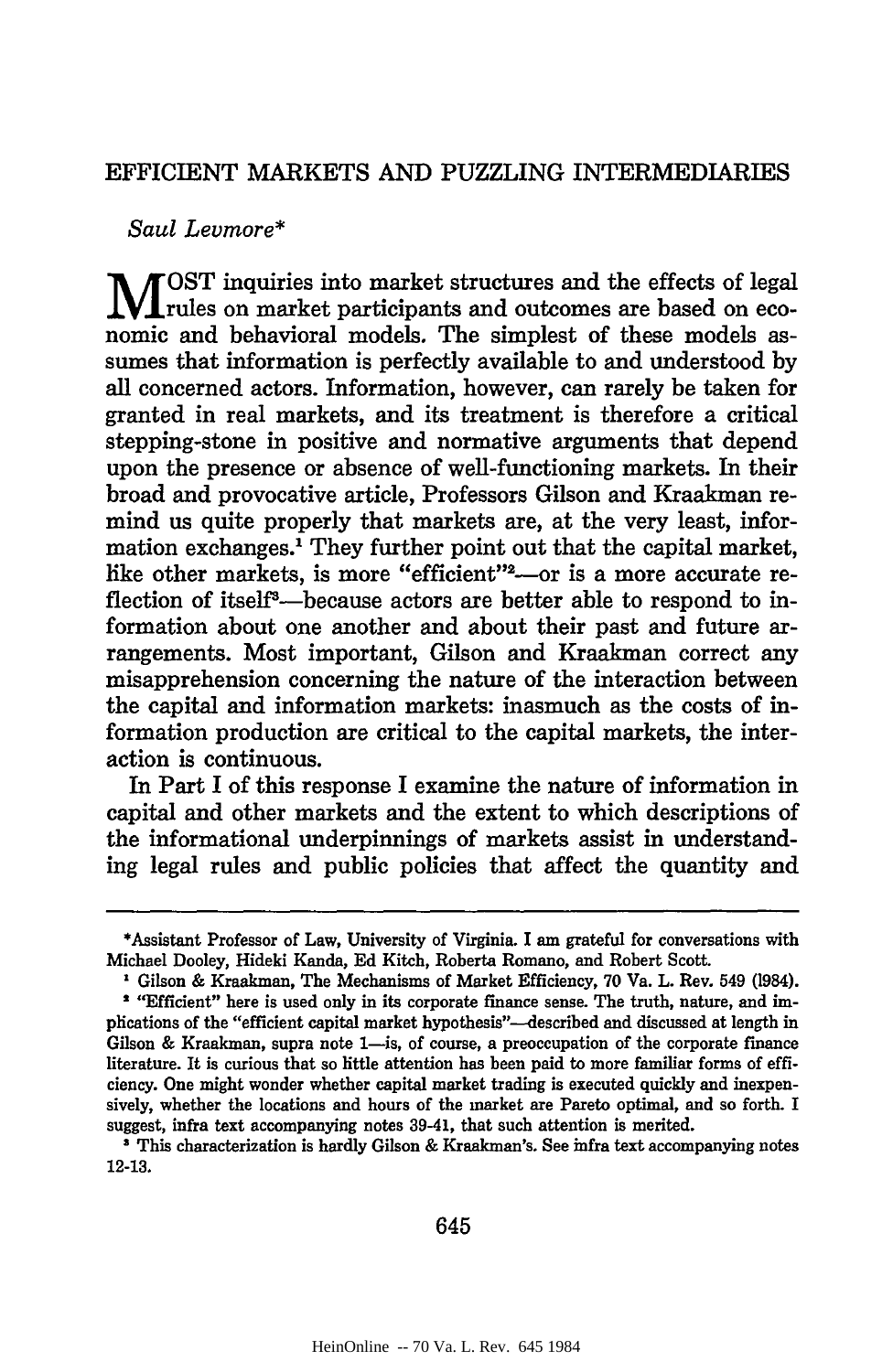quality of information exchanges. In Part II I focus on some of the specific substantive applications suggested by Gilson and Kraakman and especially on the information-providing role of the underwriter of a capital market issue. I also explore in Part II the corporate finance puzzle of persistent and substantial "superreturns" available to investors in new issues,<sup>4</sup> and I compare the underwriter's relationships with issuers and investors to relationships involving other "market intermediaries," using, as do Gilson and Kraakman, the specific example of real estate brokers and their clients.<sup>5</sup>

I admit at the outset that mine is not a very positive contribution. Prevailing arrangements are so inexplicable that it is tempting to explain puzzles **by** reference to the lack of entrepreneurial imagination evident in markets for goods about which little is known (metaphorically called "black boxes"). I suggest that research effort might profitably be redirected from measuring the self-reflectiveness of capital markets toward the study and formulation of incentive systems for market intermediaries.

**I** must apologize for focusing on but two subjects in this response. Although much of Gilson and Kraakman's discussion covers familiar terrain, I do hope that others will scrutinize their interesting approach to insider trading rules.<sup>6</sup> On the other hand, I am unable even to feign disagreement with their excellent treatment of mandatory disclosure rules<sup>7</sup> and the "efficiency paradox."<sup>8</sup>

Gilson & Kraakman, supra note 1, at **621** n.197.

<sup>&</sup>lt;sup>8</sup> This exploration is really an exercise concerning relational contracts and incentive systems. It is intended to contribute to an understanding of the interaction between the nature of information acquisitions and contract design.

**<sup>6</sup>** Gilson & Kraakman, supra note 1, at 627-43. I must add that I would have been more comfortable with an analysis of the three (rather than two) markets that interact in ways that are critical to judicial and legislative intervention: the capital market, the information market, *and* the "real" market for goods as it is affected **by** the first two. See generally Levmore, Securities and Secrets: Insider Trading and the Law of Contracts, **68** Va. L. Rev. **117 (1982).**

<sup>7</sup> Gilson **&** Kraakman, supra note **1,** at **635-43.**

**<sup>8</sup>** Id. at **622-27.**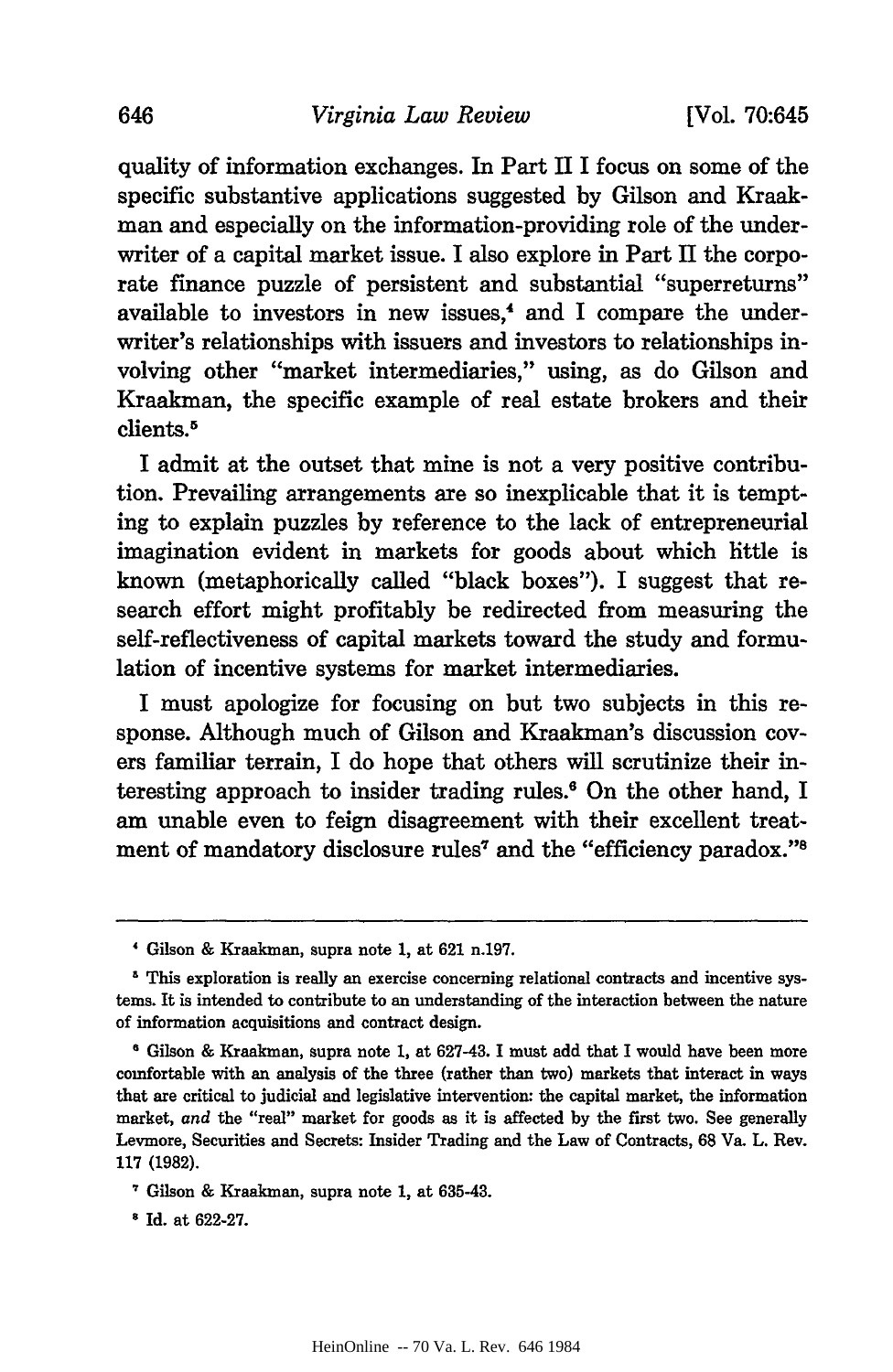#### I. **OBSERVATIONS ON** INFORMATION **AND** THE EFFICIENT MARKET **HYPOTHESIS**

Gilson and Kraakman's conclusion "that information costs critically determine market efficiency"<sup>9</sup> follows inexorably from an appreciation of the meaning and nature of market efficiency. **A** market allocates resources both **by** matching those buyers and sellers most inclined to transact (within the constraints inherent in the bidders' wealth) and **by** broadcasting signals, in the form of prices, to potential participants. The more effectively the market absorbs and reflects all information presently ascertainable, the more reliable and efficient are these signals.

Assuming that no exogenous events affect the inclinations or capacities of producers, consumers, and other market participants, a perfectly efficient market will reflect and relay at any given time the most accurate signal, or price. And because the efficient market assimilates all known information on all goods, each day's market-clearing price is the best indicator of future prices. As unanticipated factors arise (e.g., new production figures, competitors, or even wars) these market-clearing prices (and market signals) may change, but at any particular time they are truer than any other available signal, given the information—and the costliness of more information-in the market. In other words, absent the reality of an efficient market, energetic players would invest in discovering information and transact in the present-day market with an expectation of profit when the market price rises (or falls) in reaction to the spread of this new information.10 If information is relatively inexpensive to obtain, then these profit-making players **will** move the market quite close to its "true," or self-revealing, value. Consequently, as Gilson and Kraakman point out,<sup>11</sup> the cost of information largely determines the efficiency, or quickness, of the market.

As a means of exploring the notion that an efficient, well-informed market is really a "self-reflector" (i.e., a reliable indicator of its own future)-and is not necessarily "correct" or useful to players and policymakers<sup>12</sup>—consider the market for a "black box"

**Id.** at **612.**

<sup>&</sup>lt;sup>10</sup> Investors, of course, may be abler than finance theorists to overcome prediction problems and, therefore, will move market prices in the correct direction. See infra note 11.<br><sup>11</sup> Gilson & Kraakman, supra note 1, at 609-26.

<sup>&</sup>lt;sup>12</sup> To be sure, policymakers concerned with the regulation of the capital markets them-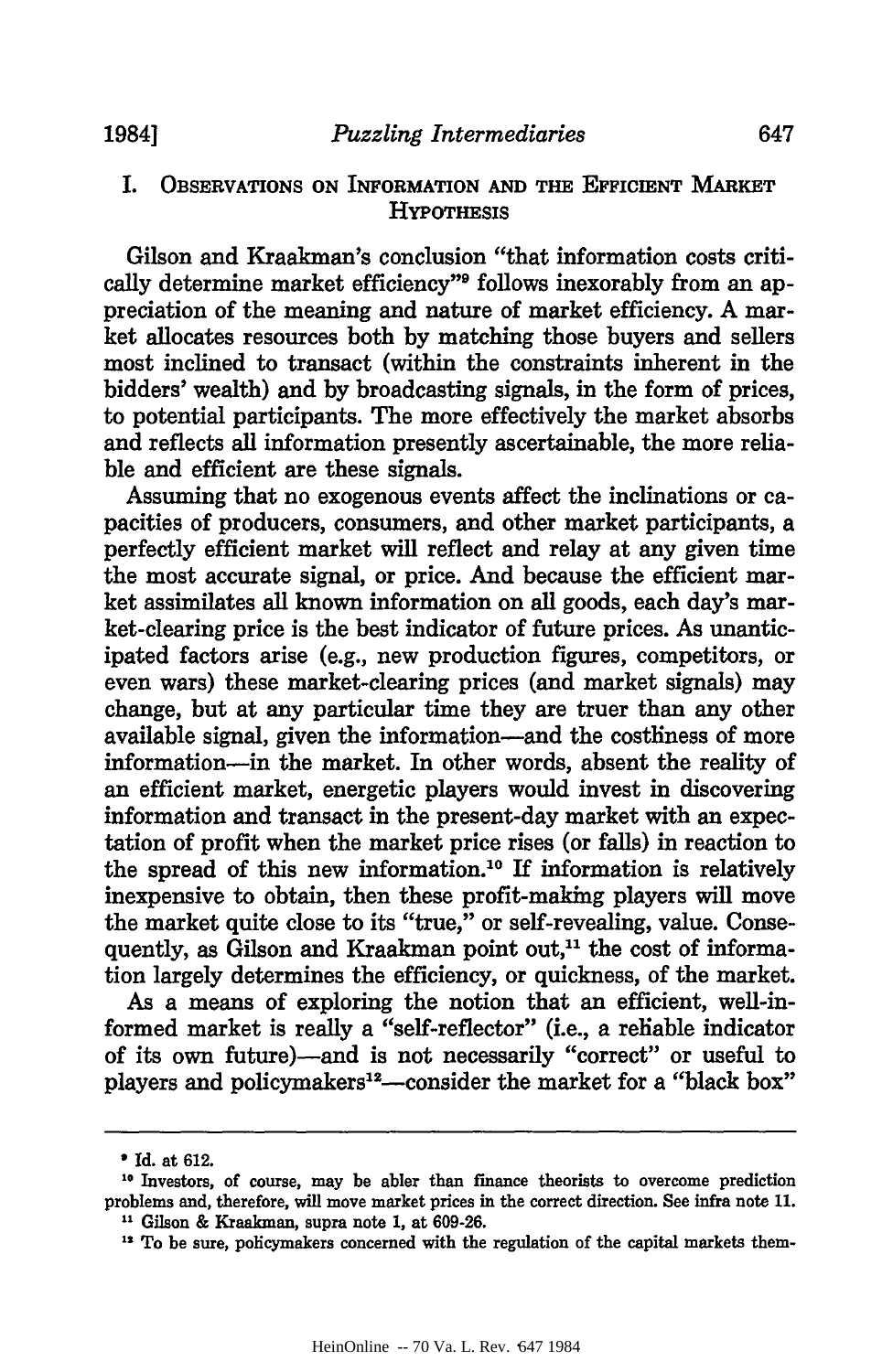with contents unknown to buyer and seller. Bidders know only that the property is worth something between zero and a very large value. Presumably, an auction will yield a market price, which may be the best indicator of future market prices. No more information is forthcoming, and thus the market is efficient in the sense that the price reflects everything known about the property.13

The "black box" scenario underscores the problem inherent in the self-reflective nature of markets-a problem familiar to anyone who has attempted to value a closely-held enterprise.<sup>14</sup> The most useful question, then, to ask about a market is not whether it is quickly self-reflective in a mechanical sense. Rather, the more revealing (and traditional) inquiry is whether we have reason to believe that the sum of atomistic information-acquiring efforts does not produce socially "optimal" results (i.e., does not equal the sum of demands for such information). In a variety of markets there is indeed reason to think that information production is, in this sense, suboptimal. Buyers who discover information about price differentials often are unable to profit from their finds, because short-term resale markets (for arbitraging) are expensive to establish and, most important, can be undercut **by** a quick price reduction on the part of the supplier whose prices had been high.<sup>15</sup> It is

**13** A market that is "efficient" in this sense is not useful as a signal to producers, consumers, or other interested parties. The market will reveal, if anything, the risk attitudes of some participants through their willingness to bid virtually blindly.<br><sup>4</sup> To be sure, the problems confronted in valuing a business can be quite different from

those encountered in predicting the price of a black box. In the business context, the sticking point is circularity. Appraisers may try, for example, to combine the estimates they obtain from considering the firm's assets, discounted earnings, and recent market prices, but assets are only worth what they can earn. The problem is thus not so much one of missing information as of extrapolation from the available information to total value.

**15** For example, a shopper who notices a significant price differential between two local supermarkets selling a given product may attempt to profit from the disparity by buying large quantities from the cheaper seller and attempting to lure away customers who patronize the higher seller. But as a practical matter, the likelihood of swift undercutting by the higher seller, coupled with the expense of this endeavor, virtually forecloses arbitrage activ-

selves ought to be interested in the degree to which these markets are well informed. Presumably, we would want regulators to compare the costs of regulation, including mandated disclosure rules, with the projected benefits that will accrue from greater information.

For a discussion of the difference between self-reflection and accuracy, see L. Summers, Do We Really Know That Financial Markets Are Efficient? (1982) (Nat'l Bureau Econ. Research Working Paper No. 994) (statistical tests used to examine market efficiency have very low power; valuations can differ substantially from rational expectations of value of cash flows without leaving discernible traces in patterns of measurable returns; and speculators unlikely to do better than financial economists who carry out these weak tests).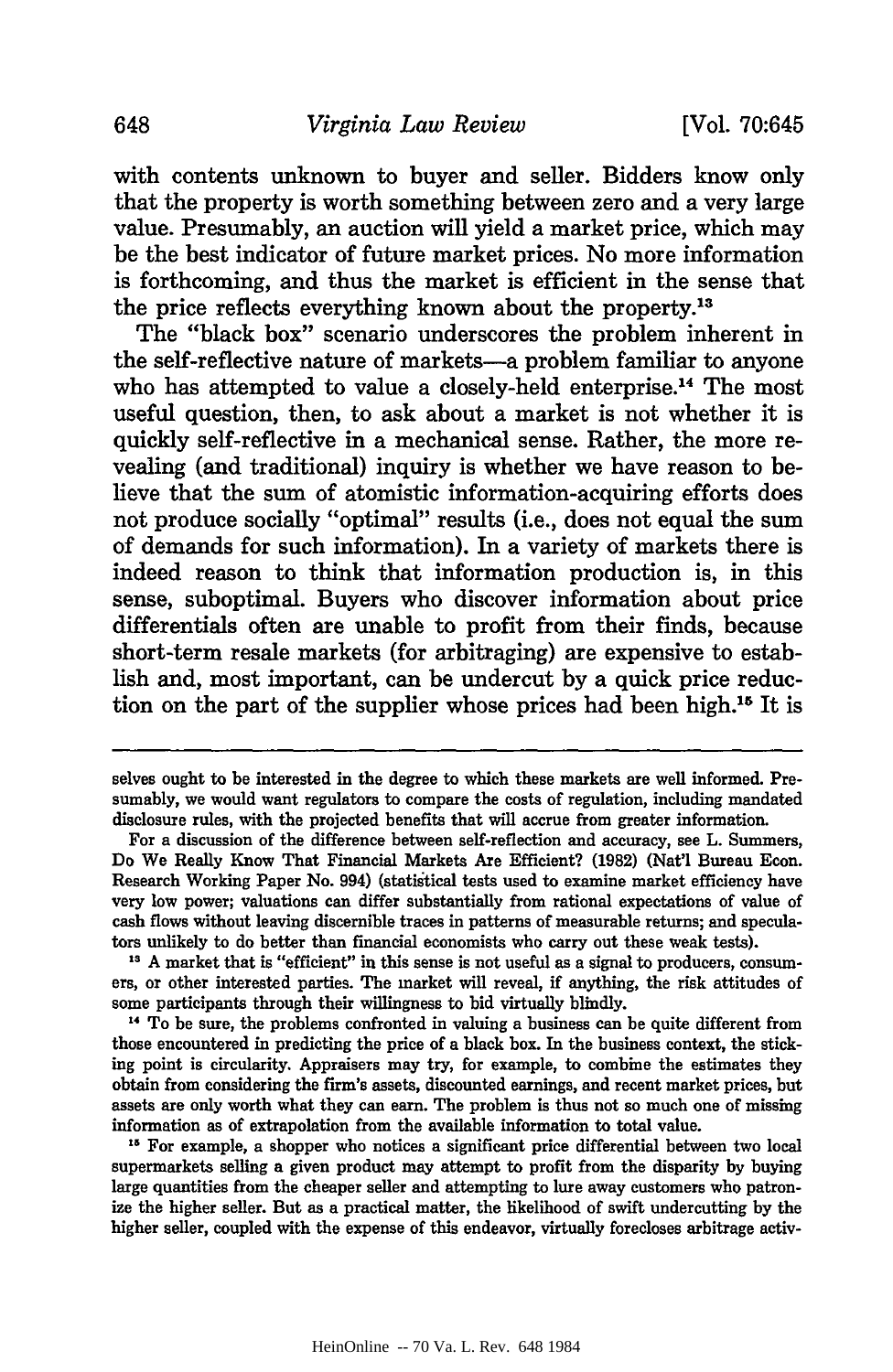also likely that substantial freerider problems will exist among those who might seek information. Moreover, it is difficult to organize joint ventures that will successfully internalize the costs and processes of acquiring information, for there is no easy way to ex-

clude non-members or to insure that all users of information are also contributors.<sup>16</sup>

In contrast, most capital markets, such as the great stock and bond exchanges, offer an ideal environment for arbitrageurs. Any morsel of information relevant to a corporation's worth is generally worth discovering, because bulk purchase and storage of securities—until enough buyers recognize their "true" value—is a simple matter.<sup>17</sup> As a result, there is good reason to expect an "optimal" level of information-acquiring effort by profit seekers in most capital markets. To call these markets efficient, however, is to say less about the desirability of their signals than about the way the search for information yields a self-reflective market. Again, bidders for a black box will naturally expend optimal information gathering efforts (none) and will in course settle on a high bid that could be called the true value of the unopened box.

Having sketched a framework for viewing markets and information, I now focus on the tools of policymakers. Gilson and Kraakman imply that if underlying information is costly to acquire, thereby rendering the market in question relatively inefficient, then legal rulemakers are faced with a number of policy implications. My own view is somewhat more skeptical. First, the efficiency of a market matters to the law only occasionally-and then only in small areas-unless there are radical changes in the law's posture toward "unwise" bargains and the like. Second, legal inter-

ity in this setting.

<sup>&</sup>lt;sup>16</sup> The supermarket price differential is one illustration of a market with suboptimal information generation. It is, of course, difficult to design empirical studies that would confirm or disprove such relativistic statements. Observers who readily presume the vitality of market mechanisms are apt to insist that price variations are temporary or minor compared to the cost of arbitrage or of information dissemination. Skeptics can afford to notice and be puzzled by numerous everyday examples of price variation among close competitors, by the intuitively plausible freerider problem among shoppers and informers, and by the fact that few, if any, obvious vehicles for overcoming this freerider problem-such as local newspapers (which, after all, are often supported by businesses such as supermarkets)-provide regular information on price differentials.

<sup>&</sup>lt;sup>17</sup> Unlike other markets, see supra note 15, trading and storage in the capital markets are relatively costless, regardless of the size of the purchase. Thus, the conditions for arbitrage in securities are favorable.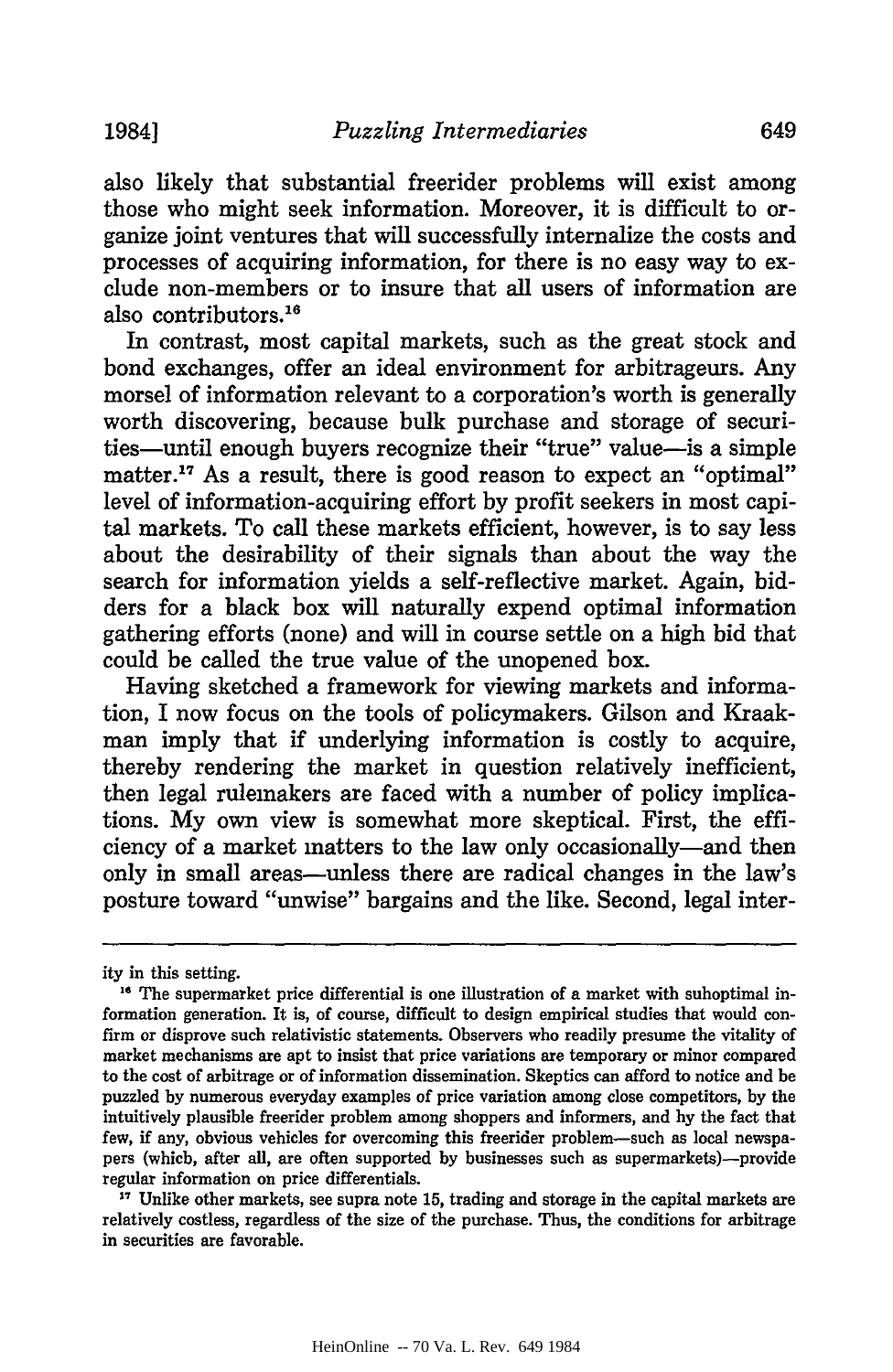vention ought to be based on intuitions and conclusions regarding *structural* imperfections (e.g., freerider problems) in the information-acquiring process rather than the magnitude of information costs and the relative efficiency of the market in question.

The empirical realities of the familiar capital markets best demonstrate that the efficient market hypothesis is interesting but often irrelevant to the law. Virtually all sophisticated commentators agree that no money manager is likely to outperform the market.<sup>18</sup> They also agree that investment advice ought to concern portfolio characteristics-primarily a reasoned diversification of risk-and not the mind-boggling and generally counterproductive manipulations of past performances and other information carried on **by** chartists, fundamentalists, and others. Admittedly, there may be a few investment counselors who are genuinely talented and can outperform the rest of us; but even if such marvels exist, they must surely limit their advice to a few **highly** rewarding customers. As a result, the overwhelming majority of investors who look for advice about hot stocks and market timing waste their resources.

Does the law care? It is difficult to imagine even the most aggressive Securities and Exchange Commission shutting down all stock brokerage services that provide such "advice." Nor is it likely that the courts would label such services as fraudulent or would in some other way interfere with bargains involving payment for apparently worthless services. In fact, commentators now are trying to convince the courts and the practicing bar that fiduciaries ought to be allowed to invest trust fund assets in market (diversified) funds, even though fiduciaries do not manage or actively oversee such funds.<sup>19</sup> We are, however, a long way from requiring this sort of behavior, although such changes may **well** follow from the reality of an efficient capital market. An important policy conclusion that derives from belief in efficient capital markets thus seems, at least at the present time, hopelessly beyond reach.<sup>20</sup>

**<sup>18</sup>** See Gilson & Kraakman, supra note **1,** at **571-72.'**

**<sup>18</sup>** Langbein & Posner, Market Funds and Trust-Investment Law, **1976** Am. B. Found. Research J. 1, **28-30.**

<sup>&</sup>lt;sup>20</sup> Nor does the efficiency of a market seem to matter much in contract law. To be sure, the law reflects a sensitivity about the existence of a *developed* market, or demonstrates a reasonable ability to substitute, when appropriate, for an aborted contractual arrangement, in its application of doctrines concerning mitigation and in its occasional insistence on spe-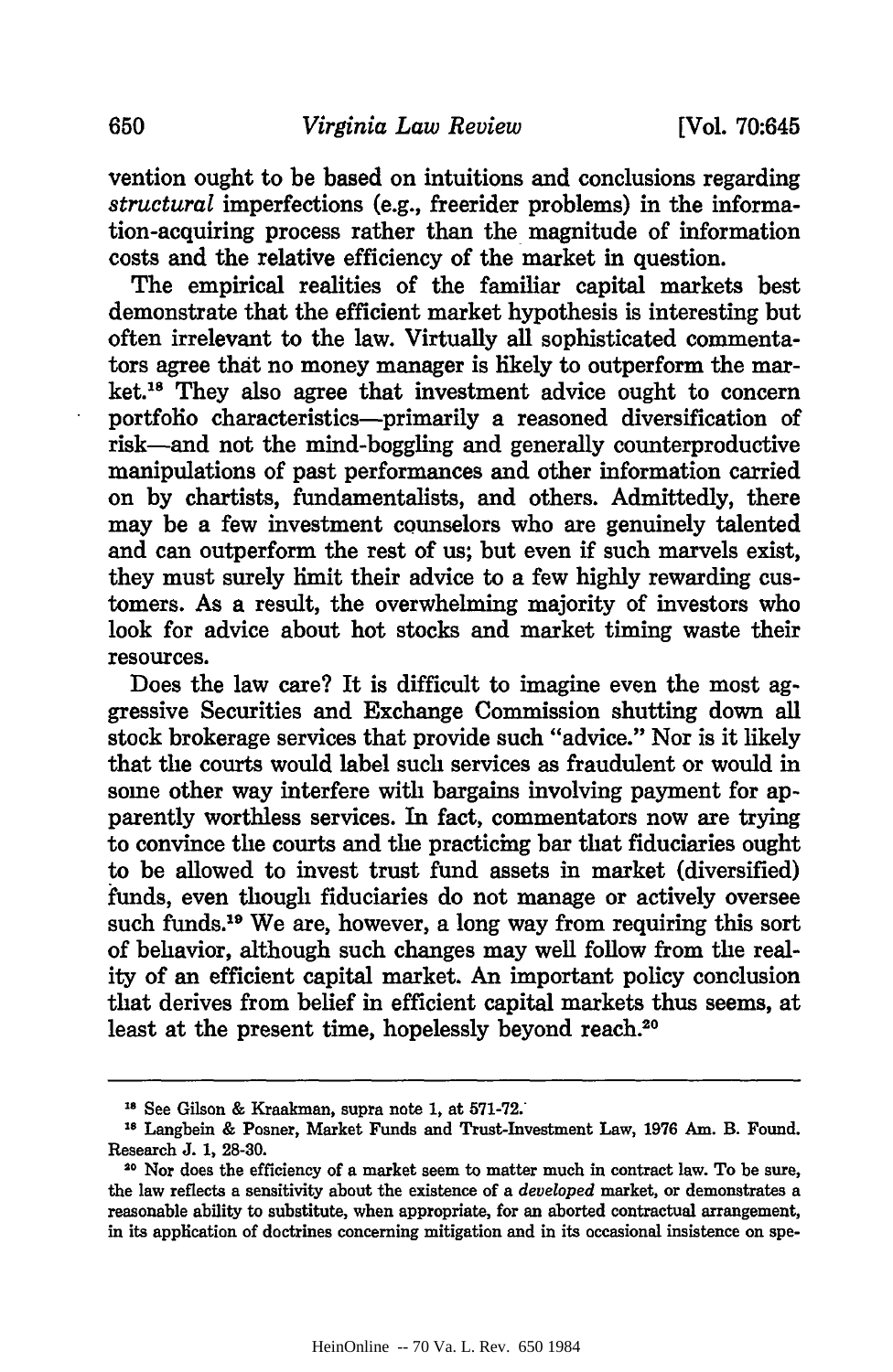On the other hand, market efficiency can be regarded as immediately relevant and profoundly important to a variety of legal rules and requirements that govern valuation.<sup>21</sup> Given the occasion that has prompted this symposium, I will comment on market efficiency and valuation in the securities markets. The discussion that follows is, however, more persuasive when applied to other markets.

The legal argument in support of the utility of market efficiency centers on the notion that, in an efficient market, the market price for shares will reflect their actual value. Extrapolating from this premise, Professors Easterbrook and Fischel<sup>22</sup> argue that shareholders of a target corporation should not be "protected" in a takeover battle by incumbent managers who may claim, despite the fact that a potential acquirer's offer promises a premium over the prevailing market price per share, that such an offer should be rejected.2s They argue that an efficient capital market implies that shares selling on the stock excliange for \$10 are worth just that; owners who receive \$12 per share can hardly complain, and managers who attempt to prevent acquisitions at \$12 per share do harm.<sup>24</sup>

A fundamental drawback to using an efficient market price to determine value is that such a price may reflect only *marginal* value-that is, the price at which an additional share will change hands. Someone attempting to value a target, however, may wish

cific performance. See generally Goetz & Scott, The Mitigation Principle: Toward a General Theory of Contractual Obligation, **69** Va. L. Rev. **967, 984-86 (1983).** But there is little reason to think that contract law makes distinctions based upon the relative efficiency of the particular market involved. Indeed, the securities market is in many ways more regulated than are most markets **(by** contract and tort law), even though it is likely to be more efficient-even without regulation-than most markets.

<sup>21</sup> The concept of "value" is at the core of many legal problems. See Levmore, Self-Assessed Valuation Systems for Tort and Other Law, **68** Va. L. Rev. **771 (1982).**

<sup>22</sup> Easterbrook & Fischel, The Proper Role of a Target's Management in Responding to a Tender Offer, 94 Harv. L. Rev. **1161 (1981).**

**<sup>23</sup>** Rejection of a price that reflects actual value (or actual value plus a premium) is inconsistent with market efficiency, although it may be consistent with strategic behavior. See id. at **1182-90.**

<sup>&</sup>lt;sup>24</sup> Id. at 1165-68. It might similarly be suggested that the appraisal remedy in corporate law be built around or supplanted **by** the prices generated **by** an efficient capital market. Together with Professor Kanda, I am currently exploring this subject. Suffice it to say that appraisal statutes may reflect reasonable doubts about the application of the efficient market hypothesis and may also reflect other goals of corporate law.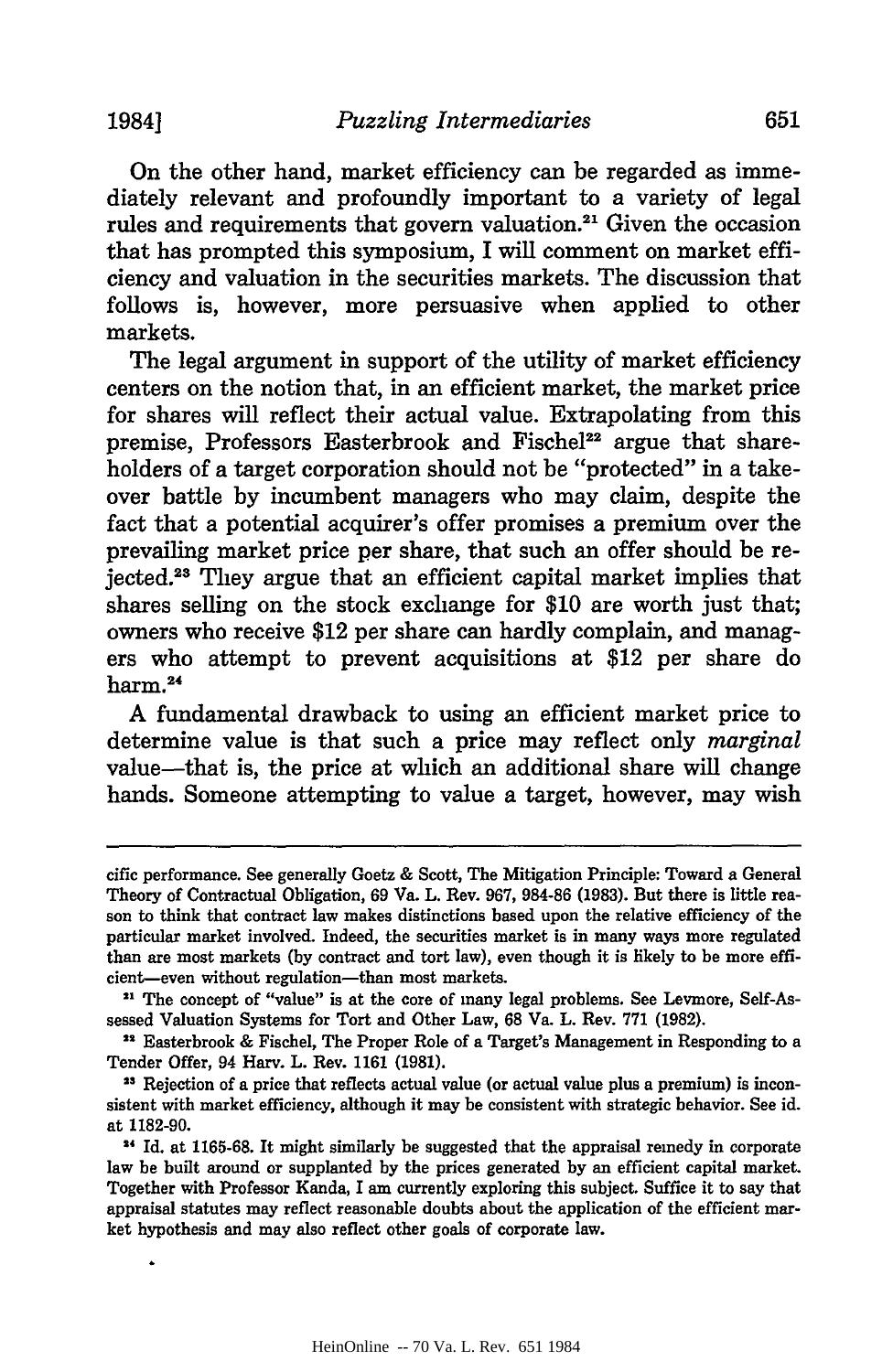to know not the marginal value assigned by a single shareholder to his shares, but the *total* value of the corporation or of all of its outstanding shares. This total value is the product of the total number of shares outstanding times the average value of a single share. Average value is generally higher than marginal value because all owners will not identically "appreciate" the item in question as measured by their willingness to pay (strategic behavior aside). Extrapolating to total value from marginal value thus ignores inframarginal shares that may not change hands at the market price.<sup>25</sup> Note that the failure of holders of these inframarginal shares to purchase additional shares at the "bargain" marginal price does not reflect a true valuation at or below this marginal price. Rather, these shareholders may simply prefer diversification to purchasing additional shares at the marginal price.

Market prices, then, are normally useful only for measuring the "currency" value of a share-its value in a continuing market. For example, if A owes B \$100 and A gives over two shares of X Corporation common stock selling (valued at the margin) at \$50, B's claim, transactions costs aside, has been satisfied: B can sell the shares and recover his \$100 in liquid currency. On the other hand, if A takes two shares of X Corporation from B, and X Corporation is "going private" so that its shares will not be traded, B may not be satisfied with \$100: liquid currency may not necessarily satisfy his nonmarginal tastes or duplicate his inframarginal position.

The Easterbrook-Fischel proposal may, nevertheless, be normatively sound. Yet without empirical evidence regarding the extent to which encouraging takeovers promotes innovation or otherwise increases social utility, one can be sure only that an efficient mar-

**<sup>25</sup>**Readers unfamiliar with this concept may wish to consider a simple labor or product market, say for this law review issue. Some buyers would pay **\$50** a copy, no doubt, others \$40, and others would pay \$20, \$10, \$2, and so forth. The seller has chosen a price of \$5 that presumably maximizes profits (including, perhaps, some calculation of illegal photocopied substitutes). Buyers who would pay \$2 do not buy any, those who would pay \$5 are just attracted by the seller's pricing strategy, and those who would pay more that \$5 are quite pleased; they pay the marginal price although they would have paid more. Unless the seller can price discriminate effectively, as between libraries, practitioners, and students, every buyer will pay only **\$5.** Those who would have been willing to pay more are the inframarginal buyers. Note that while the issue remains in print, these inframarginal owners would gladly release their copies for a price above **\$5** because they could buy substitutes at **\$5.** If such perfect substitutes are unavailable, however, marginal owners might not mind releasing their copies for **\$5,** but inframarginal owners could honestly object.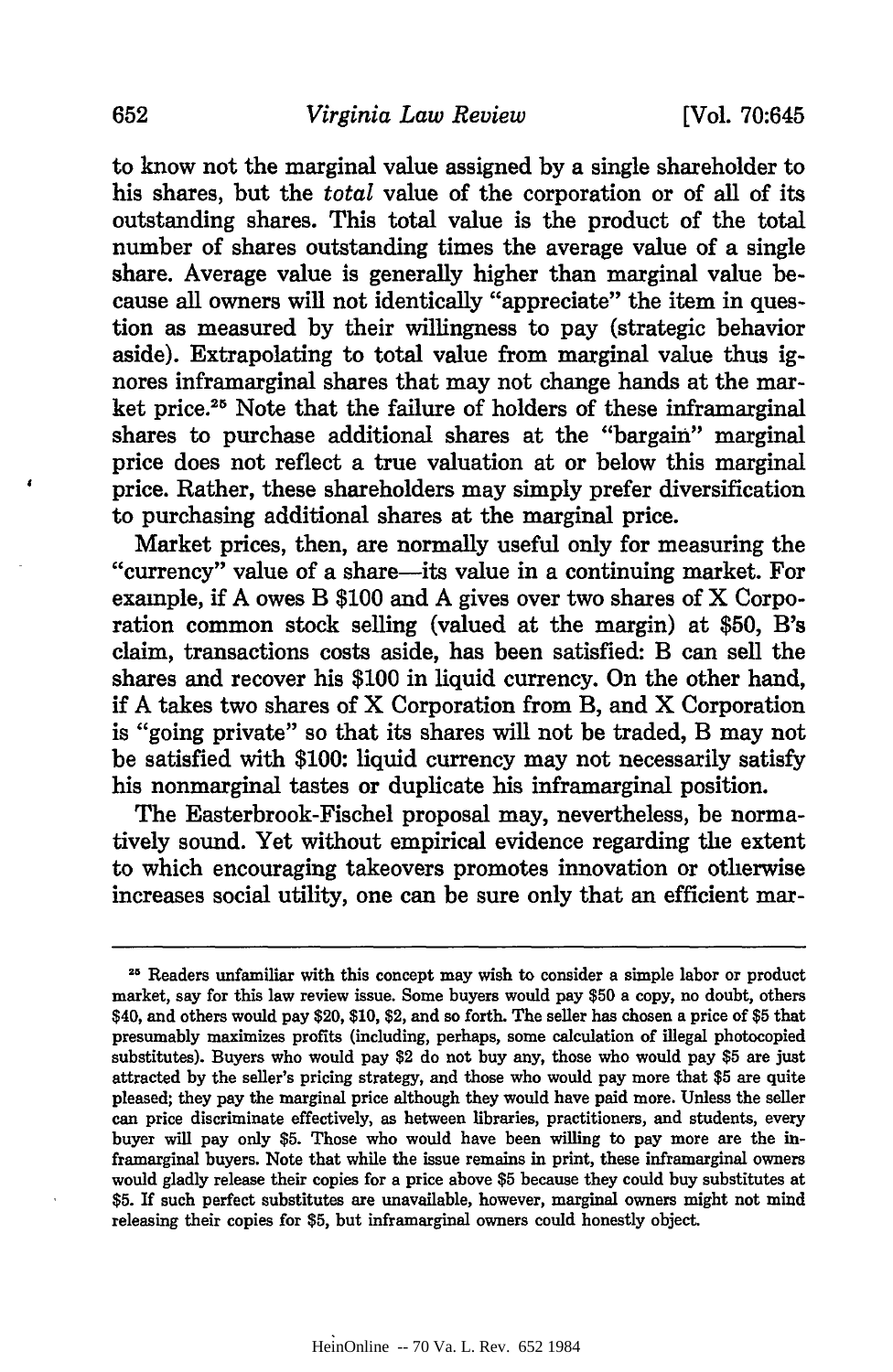ket implies reliable *marginal* valuations and *not* reliable valuations of entire holdings. **Of** course, one might argue that such "total valuations" are beside the point and that any undercompensation of shareholders is an unimportant side effect so long as no misallocation of resources occurs.<sup>26</sup> But the debate<sup>27</sup> must then turn on the likelihood of such misallocation and society's attitude toward such takings. Little progress is made **by** attempting to solve these questions with the efficient market hypothesis, for the utility of efficient market prices for valuation problems is limited to currency measurement and does not extend to taking cases or to other settings in which a legal right not immediately transferable is at stake.

There are three responses to this objection to the utility of market prices in valuation and, it appears, three derivative paths that normative arguments may follow. First, demand for the good in question may be extremely elastic, so that its marginal price is equal to (or very close to) the average price and extrapolation is appropriate. Some evidence exists supporting the validity of this proposition for the stock market; i.e., investors may regard shares of one firm as very close substitutes for shares of another, resulting in very elastic demand for any one firm's shares.<sup>28</sup> The relative paucity of empirical work in this area, though, leaves the question unresolved.<sup>29</sup> There is really no evidence that inframarginal shares

<sup>&</sup>lt;sup>26</sup> The efficiency-based argument is that even if some inframarginal owners value property more **highly** than do marginal owners, taking away these inframarginal holdings in return for compensation that is determined at the margin does not produce misallocations because there is nothing inframarginal owners can do or would have done about the undercompensation. The taking is thus like a windfall profits tax; taxpayers may wish the tax were lower and may feel it is unfair, but were they to invest all over again they might well do nothing different, for no greater windfalls are elsewhere available.

**<sup>27</sup>** Easterbrook **&** Fischel, Corporate Control Transactions, **91** Yale **L.J. 698 (1982) (sup**porting rules that encourage even confiscatory transactions so long as all share transfers are at least at the market price), and Brudney **&** Chirelstein, Fair Shares in Corporate Mergers and Takeovers, **88** Harv. L. Rev. **297** (1974) (supporting rules that require explicit sharing of opportunities among controlling and minority shareholders), present the polar positions in the debate over the utility of the efficient market hypothesis in valuing dissenters' shares in takeovers.

**<sup>&</sup>quot;** Scholes, The Market for Securities: Substitution versus Price Pressure and the Effects of Information on Share Prices, 45 **J.** Bus. **179 (1972)** (data regarding secondary distributions of stock demonstrate that price discounts are not necessary to sell new issues).

**<sup>&</sup>quot;** This is hardly the place to consider in any detail Scholes' sample, formulation of **hy**potheses, or methodology. Inasmuch as my point is not that demand is inelastic as that it *may* be inelastic, in which case self-reflective marginal prices help little in valuing total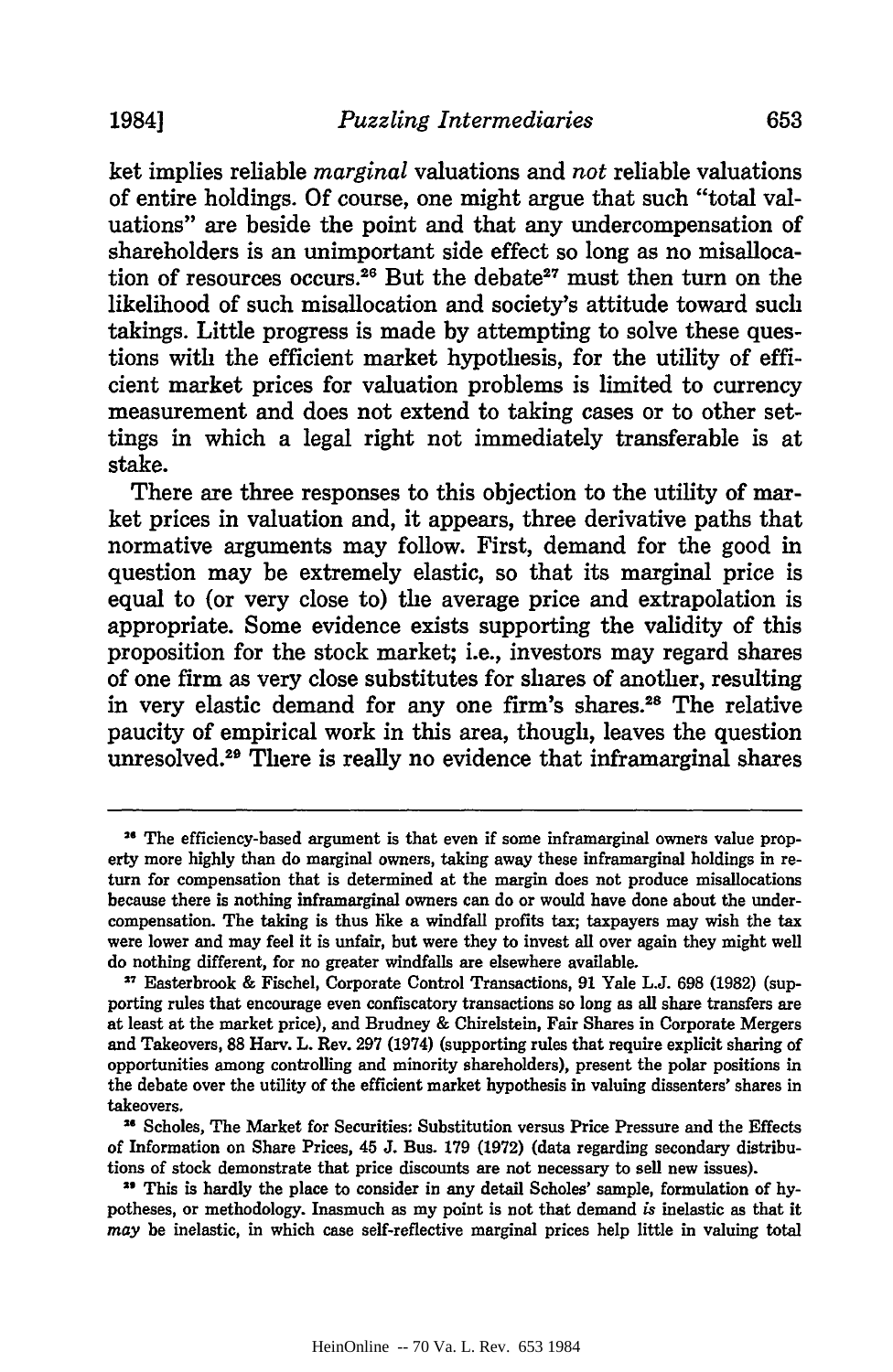are not inelastically demanded.30 It seems quite likely, moreover, that disparate tastes for risk diversification (e.g., in portfolio creation), for tax advantages, and for particular management strategies tend to reduce the elasticity of demand.

In any event, even assuming the equivalence of marginal and average values, there is reason to oppose legal rules, such as those proposed by Easterbrook and Fischel, that deny owners the opportunity to extract profits from buyers who claim to place greater value on the goods in question. Easterbrook and Fischel<sup>31</sup> would prevent unorganized target shareholders from strategically extracting a price commensurate with the acquirer's willingness to pay or would force target management to reveal business secrets to justify rejecting a buyout offering price above the current market level.<sup>32</sup> Their position thus depends not only on an assumption of

One might wish to add to this view the possibility that a large sale, such as a secondary distribution, is a "signal" and that the entire demand curve shifts depending on how the signal, or news, is interpreted. For example: if the price remains the same, investors apparently feel that the issuer will do about as well with the newly raised capital as it has been doing with old capital. Alternatively, if the price moves up or down, investors appear to believe that the issuer either has a good idea and needs more capital for a project more profitable than the issuer's past projects, or that it is in trouble and needs the capital just to stay afloat.

**<sup>30</sup>**This is in contrast to evidence that many potential investors would buy at or **just** below the prevailing market price. See Scholes, supra note **28.** See also Mayshar, On Divergence of Opinion and Imperfections in Capital Markets, **73 Am.** Econ. Rev. 114 **(1983).**

**<sup>31</sup>**See supra notes 22-24 and accompanying text.

**<sup>31</sup>**It is difficult to evaluate the advantages to the economy of property rights in rents. See Bebchuk, The Case for Facilitating Competing Tender Offers: **A** Reply and Extension, **35** Stan. L. Rev. **23 (1982);** Easterbrook **&** Fischel, Auctions and Sunk Costs in Tender Offers, **35** Stan. L. Rev. **1 (1982);** Gilson, Seeking Competitive Bids Versus Pure Passivity in Tender Offer Defense, **35** Stan. L. Rev. **51 (1982). My** own disinclination to accept the Easterbrook-Fischel view derives from a sense that target corporations have "secrets" that, for good reasons, are not publicized. Acquirers may guess or learn about these secrets and therefore become willing to pay more than the market price, even for marginal shares. There is no reason to be sure that the acquirer can outperform the current management, and there is every reason to think that target management may be forced to reveal secrets (in a way that harms the corporation and, perhaps, the economy as a whole) or forego innovation

shareholdings, one source of doubt (among many) should suffice: Is it not-possible that some investors value shares of a firm higher than the market price, that a second group of investors-perhaps millions in number-values them at the market price (perhaps because they believe in market efficiency), and that yet a third group, consisting of perhaps fewer people, values them below the market price? Thus, a large offering of stock finds many willing buyers from the second group at the prevailing price. But this does not contradict the presence of the first group, whose members are precisely those who claim to value their shares (in a takeover) at a price higher than the marginal price. Scholes' findings, see supra note **28,** are simply not inconsistent with concern for inframarginal shareholders.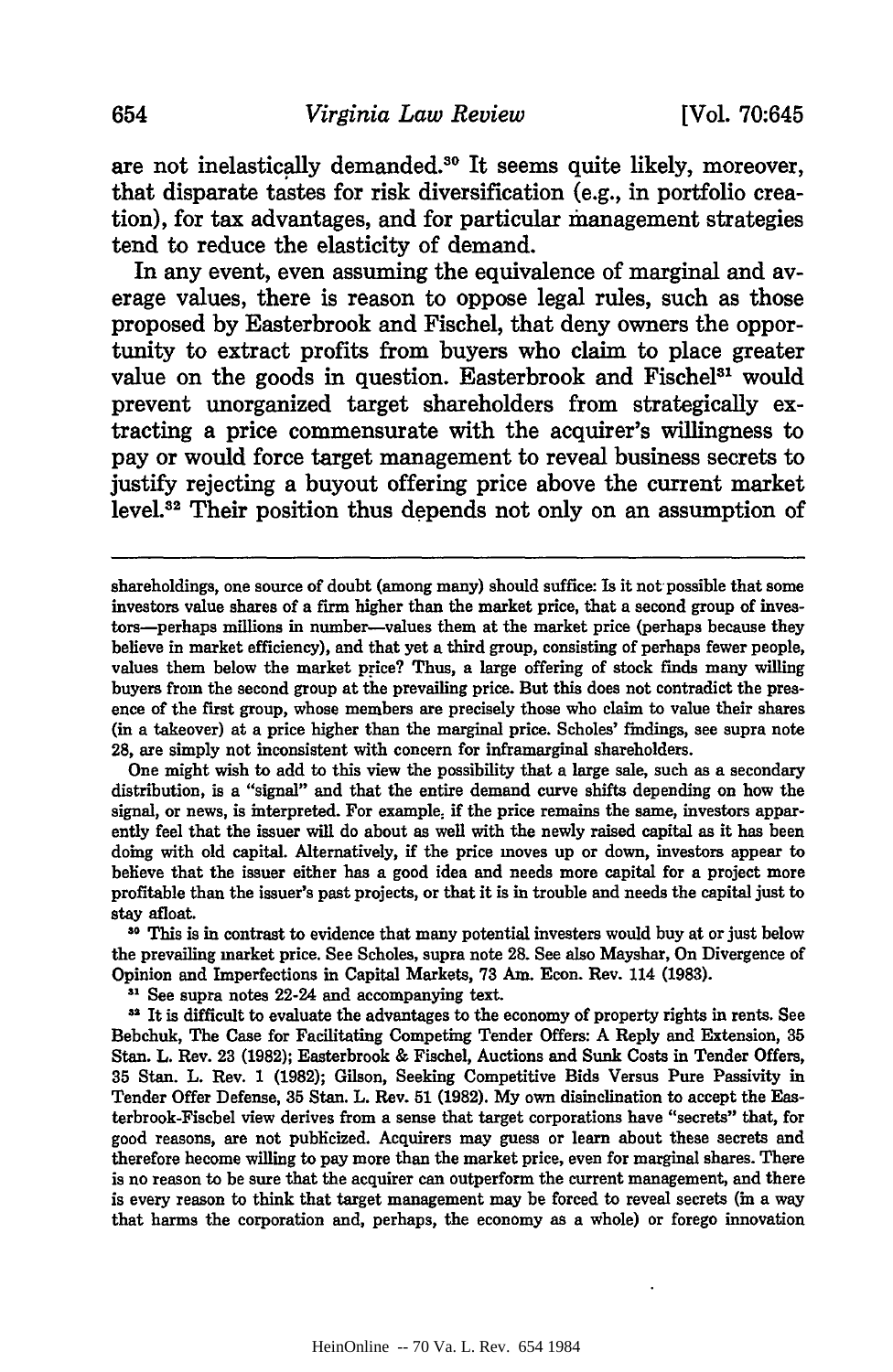superelasticity of demand for the good (shares) being valued, but also on assumptions regarding the assignment of property rights (to strategically located sellers) and the likelihood that, for good reasons, secrets are withheld from the market.

A second response to the marginal-average objection is that in a given situation inframarginal buyers may, **by** not showing their colors, not only fail to affect the market price but also fail to invest according to their tastes. For example, in test marketing, **if** a few items are for sale (but it is clear that the item will be sold shortly in great volume), buyers who place relatively high values on the good in question need not rush to reveal their true tastes; the good, like most, will soon sell just as it is valued on the margin.<sup>33</sup> In the context of the stock market the argument is, then, that inframarginal investors will have held back at the outset so that, having invested only at the margin along with other investors, they really lose nothing when they are closed out at marginal prices. This argument essentially comes down to the same considerations as the one preceding it. Inframarginal buyers may suffer an opportunity cost as serious as any out-of-pocket cost; assessing this cost requires, once again, a feel for these property rights and for the benefits of takeovers.

The third reaction to the marginal-average objection is pragmatic and instrumentalist: Even if there is some inelasticity of demand for a corporation's shares, there is considerable danger that shareholders who are allowed to "hold out"-that is, who refuse to sell even when the price offered exceeds their own valuation, or "reservation price"-will obstruct desirable corporate activities **by** preventing transactions in their quest for greater payments. I suspect that this view, which does *not* depend upon the reliability (efficiency) of market prices, will ultimately be embraced **by** most observers who both care (as I do) about increasing the economic pie

under the Easterbrook-Fischel rule.

**<sup>33</sup>** See supra notes **31-32** and accompanying text. For an interesting and elegant application of this notion, see Roe, Bankruptcy and Debt: **A** New Model for Corporate Reorganization, **83** Colum. L. Rev. **527 (1983).** Professor Roe suggests that valuation difficulties in reorganizations be solved through the market **by** first offering for sale some shares of the reorganized enterprise. Because *early* purchasers will know the volume of shares that **will** eventually be outstanding, they will not act upon expensive inframarginal tastes; thus Roe's approach would avoid, among others, problems normally associated with extrapolation from marginal behavior. Id. at 577.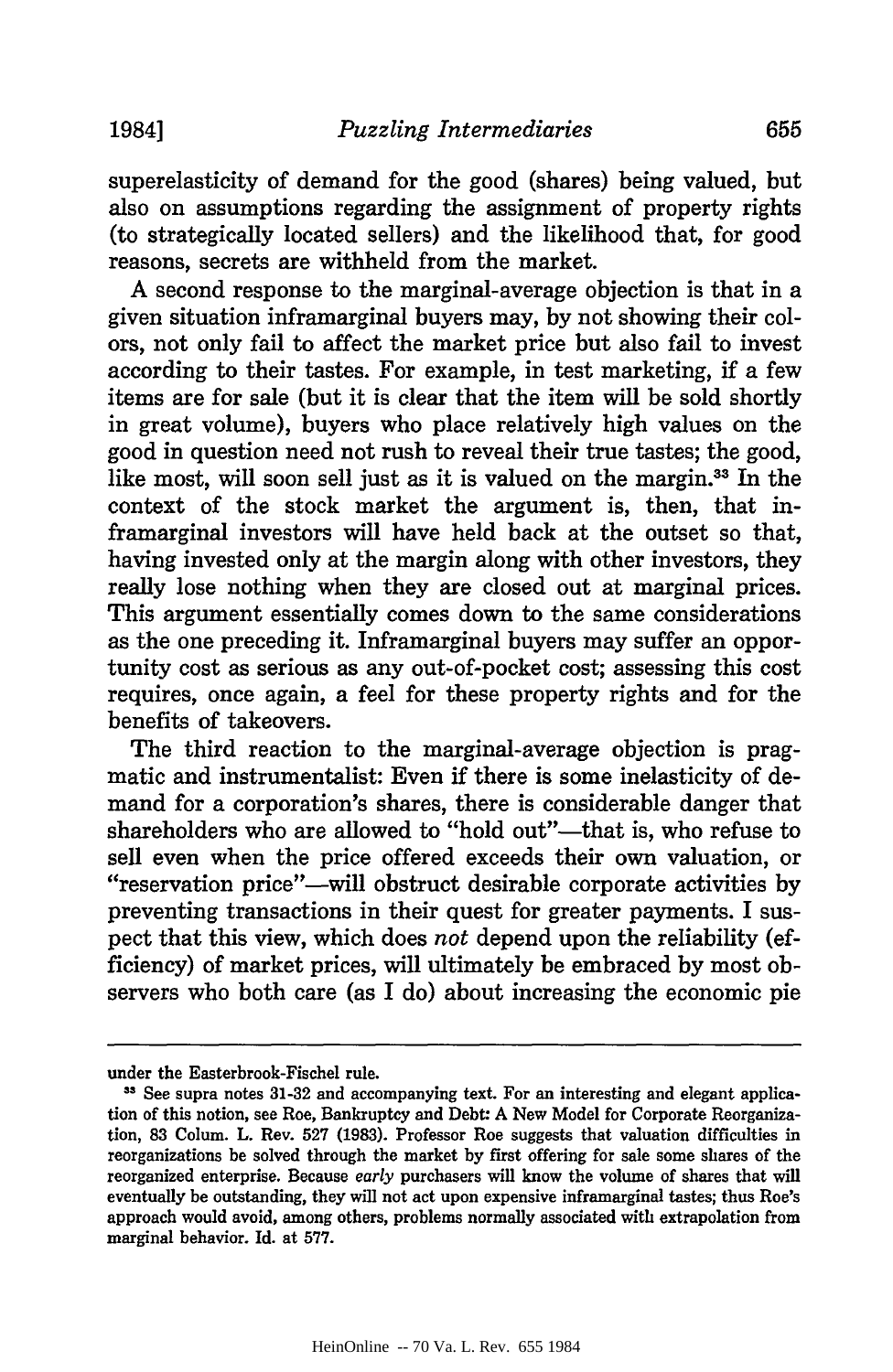and argue (as I generally do not) against legal protections for minority shareholders and other actors with similar claims.<sup>34</sup>

But even as a currency measurement matter,<sup>35</sup> I do not find the notion of an efficient market or the attention paid to information costs particularly useful. What are the alternatives for measuring damages or for assessing the value of other legal rights? Aside from exceptional circumstances and radical suggestions,<sup>36</sup> valuation techniques that do not rely on market prices are notoriously arbitrary. Appraisers-be they judges, juries, arbitrators, or commentators-fare poorly in attempting to fix asset values, opportunity costs, or the values of earnings streams, because these notions are themselves derivative of market prices.37 Even when information costs are high and markets are poorly informed, the law is unlikely to collect better data when it searches away from the market. I am left, then, with the realization that the degree and details of market efficiency are unnecessary-both because the law is in some areas disinclined to be paternalistic in its pursuit of the implications of market efficiency and because in other areas the law should (and almost surely would) rely on market prices even if the market were thought relatively inefficient.<sup>38</sup>

Nor should the degree of market efficiency dictate policies concerning government regulation of the market. A finding of market inefficiency should not decide this issue, because the decision to regulate must consider not only the benefits but also the costs of regulation. And, on the other hand, even if the market is found to be efficient, it may be so volatile (although perfectly self-reflective) that regulation will be considered a good idea if it can "stabilize" the market or encourage a parallel futures market.

In short, although descriptions of the informational underpinnings of markets are interesting, I am concerned that they misdirect our inquiries. Short of a regime in which a confident lawand-economics approach is used to interfere with consumer choices

See Easterbrook & Fischel, Corporate Control Transactions, **91** Yale **L.J. 698 (1982).**

**<sup>:5</sup>** See supra at 651-52.

**<sup>&#</sup>x27;6** See Levmore, Self-Assessed Valuation Systems for Tort and Other Law, 68 Va. L. Rev. **771** (1982).

**<sup>37</sup>**See supra note 14.

**<sup>38</sup>** See supra notes 25-34 and accompanying text. In eminent domain proceedings, for example, the law would give the dispossessed property owner only the market value of his property regardless of the relative efficiency of the particular real estate market.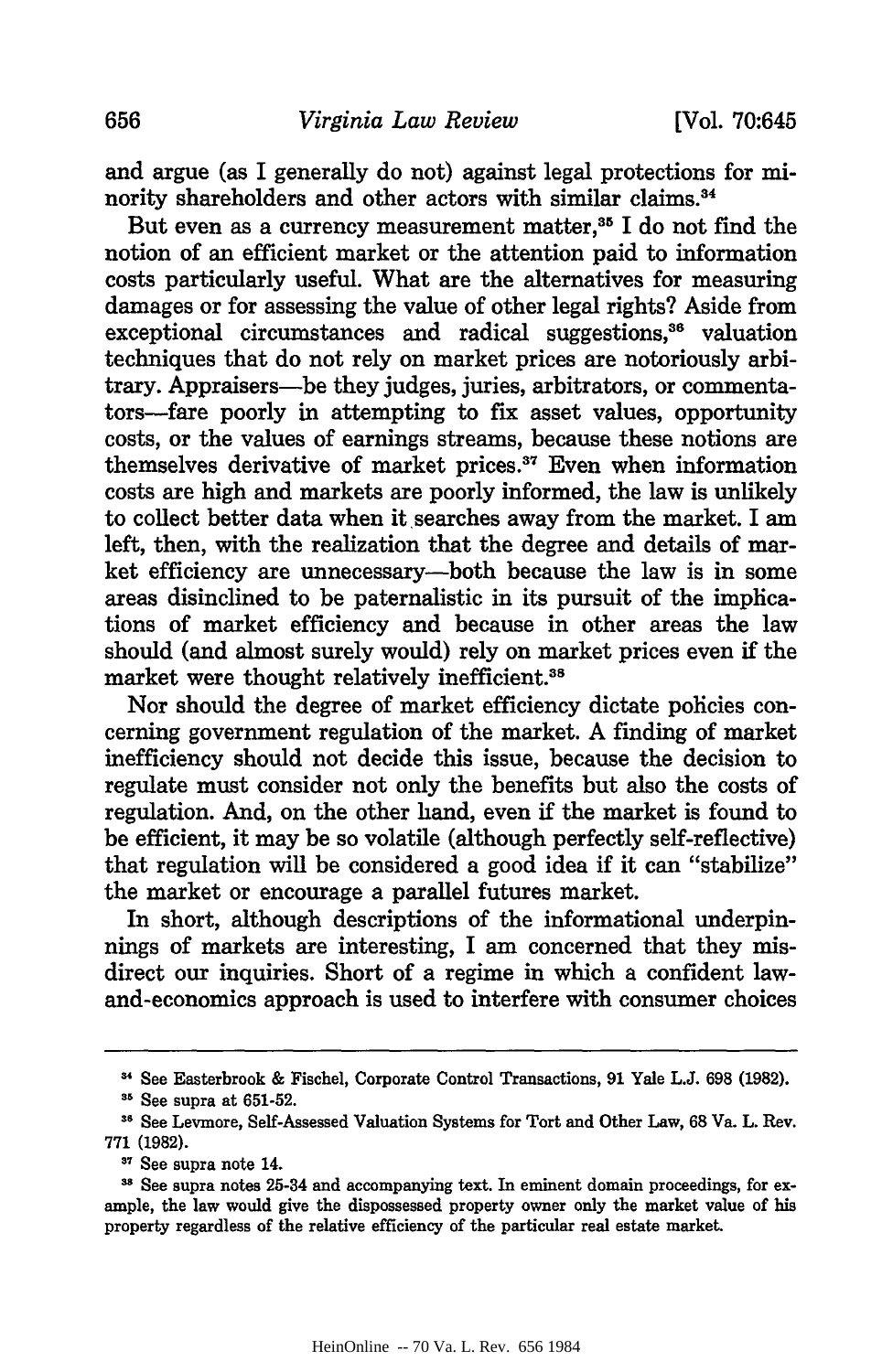by policing claims of investment advisers and brokers,<sup>39</sup> our attention is better spent studying institutional realities and reforms, <sup>40</sup> reconsidering "private eminent domain"<sup>41</sup> (which is generally what suggestions about the implications of the efficient capital market hypothesis are about), developing a more consistent approach to protecting property rights and personal tastes, or seeking empirical methods of clarifying the choices between these last two approaches.

## II. **SOME PUZZLING** ASPECTS **OF THE ISSUER-UNDERWRITER RELATIONSHIP**

Gilson and Kraakman's discussion of the role of new-issue underwriters<sup>42</sup> is admirable—especially as it is one of those rare theories that is testable! The now familiar puzzle<sup>43</sup> involves the underpricing of new issues so as to shortchange issuers, offer windfalls to investors, generate extra profits for underwriters, or somehow combine these possibilities. Let us assume for the sake of discussion that the risk-adjusted average initial performance of newly issued common stock is indeed very positive (11.4%) and that the aftermarket is then efficient.<sup>44</sup> Gilson and Kraakman suggest that new issues are offered at a discount in order to build up, ex post, the reputation of underwriters, a hypothesis that leads to certain predictions regarding the behavior of participants in the capital markets. First, one would predict that issues offered **by** mature underwriters would not be underpriced, because such underwriters must surely cash in on their developed reputations **by** charging

**<sup>42</sup>**Gilson **&** Kraakman, supra note **1,** at **613-21.**

an offering is initially distributed. See Ibbotson, Price Performance of Common Stock New Issues, 2 **J.** Fin. Econ. **235 (1975)** (finding *risk-adjusted* positive initial performance along with aftermarket efficiency (i.e., no further abnormal performance) of newly issued common stocks). See also **J.** Blum, An Analysis of the Price Behavior of Initial Common Stock Offerings **(1971)** (unpublished Mich. St. PhD dissertation).

**<sup>&</sup>quot;** See supra text preceding note **19.**

**<sup>40</sup>** See supra note 2.

<sup>41</sup>See Levmore, supra note **6.**

<sup>43</sup>**Id.** at **621** n.197.

**<sup>44</sup>** Again, "efficient" means only that the market is self-reflective in the style of the corporate finance literature, not that it is optimally operated. See supra note 2. An efficient stock market, optimally operated, would be one that a decision maker, able to overcome freerider and other problems of innovation and experimentation and to internalize costs and benefits, could not improve with new auction methods, trading rules, or other means. The term "aftermarket" refers to trading done on the exchanges or over the counter, after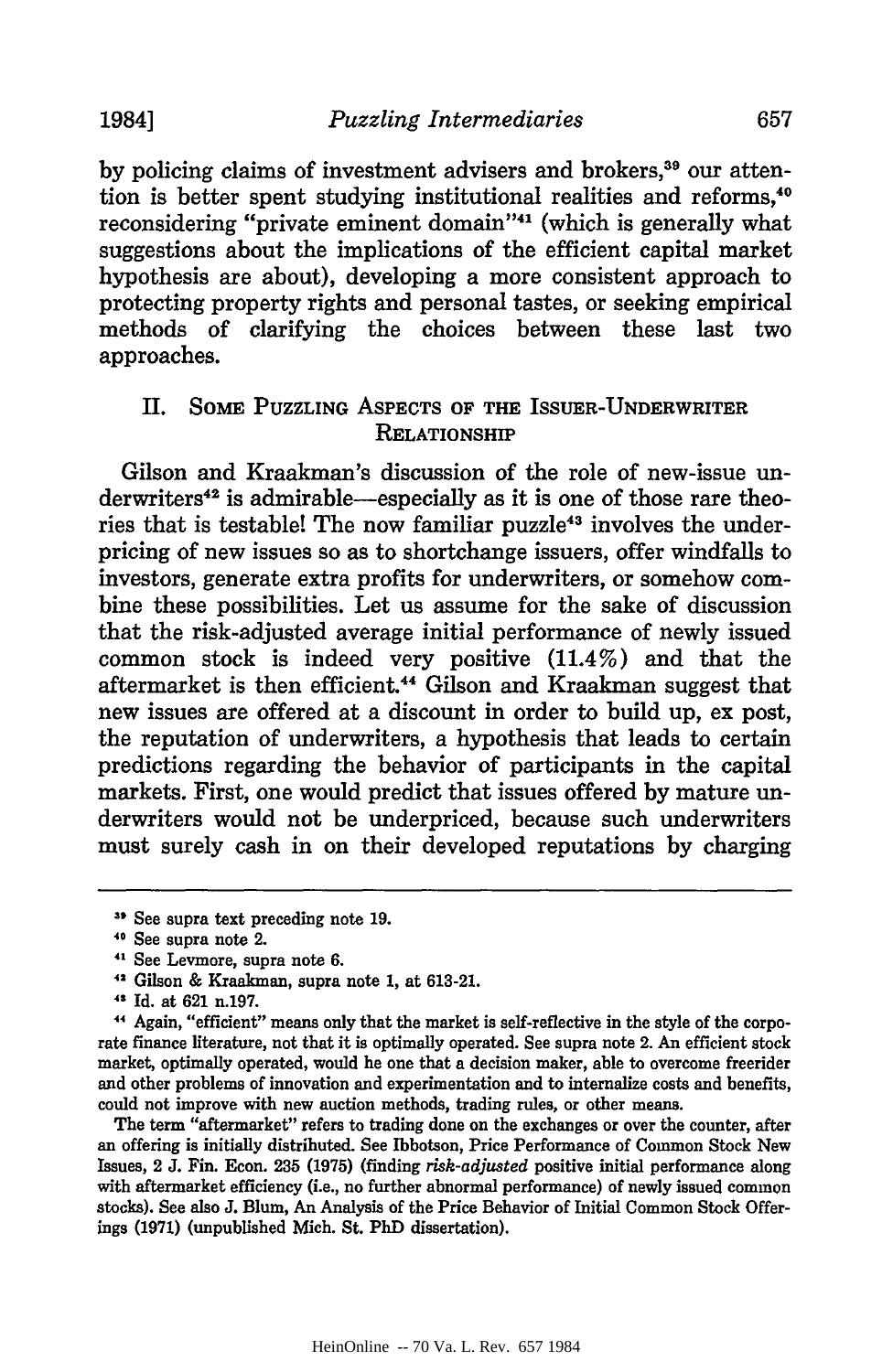supranormal prices. Second, because broker-intermediaries presumably have informational advantages similar to those attributed to underwriters, one might expect stockbrokers also to sell shares at a discount in order to build *their* reputations. Neither of these predictions, though, seems plausible. Why would other market participants allow underwriters to build reputations at their expense? Should not issuers insist that their shares be offered at higher prices and that underwriters simply rely on ex post investor recognition that there were not *negative* returns? Why do issuers not do more to encourage competing underwriters to bid up the price, thereby improving the return to issuers? One might suggest that issuers are not shortchanged because the underpricing of new issues is simply a substitute for direct payments to underwriters. It is doubtful, though, that issuers really need to pay compensation of such magnitude. Moreover, while the average initial performance of new issues is positive, the evidence indicates that any single issue is as likely to be overpriced as underpriced.45 It is unlikely that a market would be structured in such a way that some recipients (here, issuers of overpriced stock) receive free services while others pay.

It is also unlikely that underwriters expect to fool investors. Underwriters presumably wish to underprice now in order to overprice later, thus cashing in on their reputations and recouping revenues sacrificed earlier. Gilson and Kraakman, however, do not suggest that underwriters add value to an offering simply by endowing it with their well-regarded seals of approval, for this would not explain the superreturns that become available to investors in new issues. Nor do they claim that underpricing serves an insurance function; this would hardly explain the evidence that any single issue is as likely to be overpriced as underpriced.<sup>46</sup> But then why should underwriters expect investors to be easily fooled into buying overpriced new issues through mature underwriters seeking to make up for the underpricing of their youth? Again, empirical studies of underwriters may prove wrong any faith in investor ra-

<sup>45</sup> See Ibbotson, supra note 44, at 247 (finding higher likelihood of extremely larger positive than negative performance but unable to reject hypothesis of only even chance of positive initial performance for any single issue).

**<sup>4</sup>s** An underwriter wishing to avoid litigation **by** disappointed investors would be more likely to underprice all issues slightly than to overprice.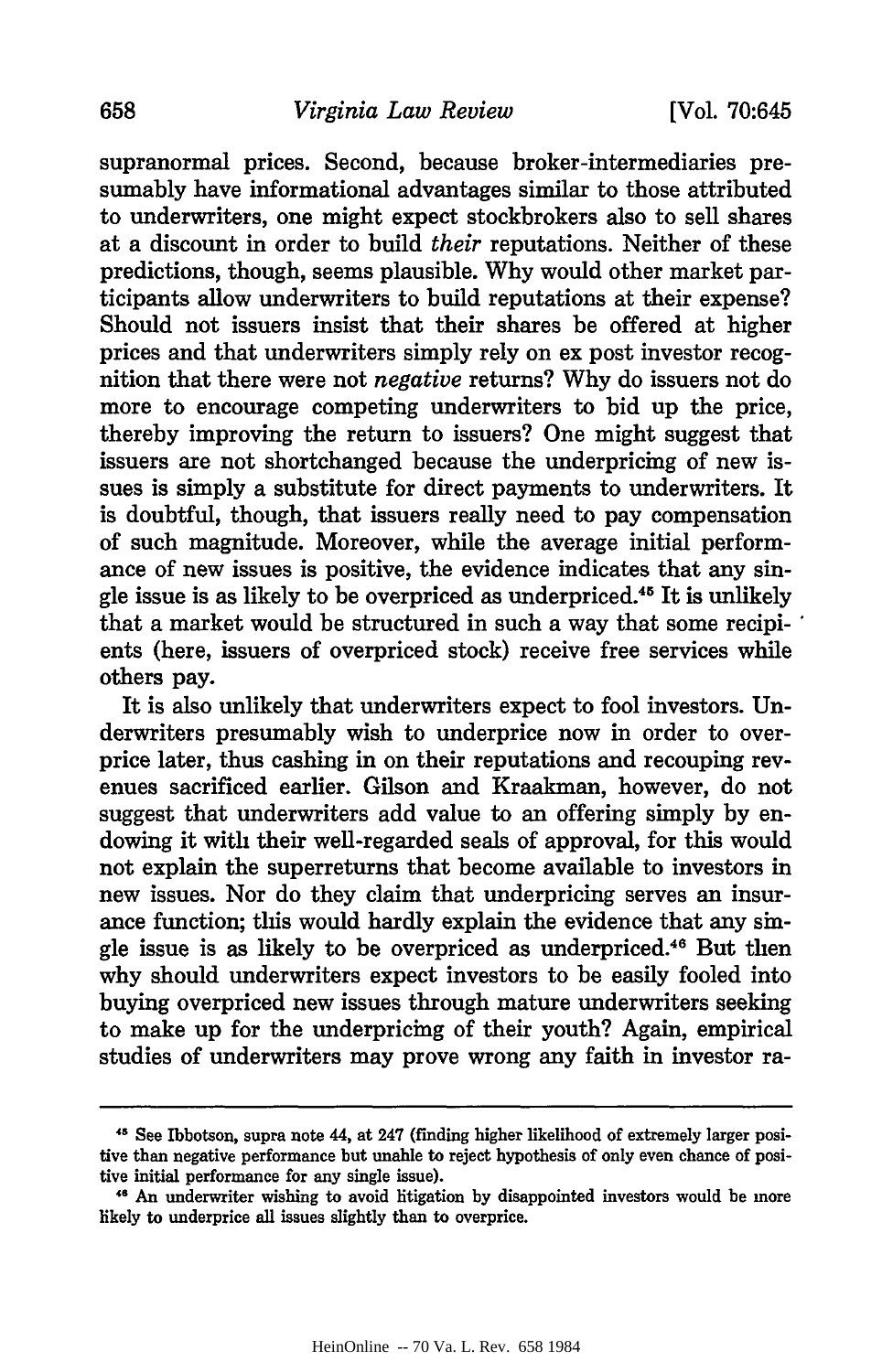tionality, but without such studies it is difficult to accept the suggested explanation of underwriter underpricing.<sup>47</sup>

Gilson and Kraakman's hypothesis also leads us to expect the recommenders of *old* issues-stockbrokers--to hold and then sell shares at discounts in order to build *their* reputations. Given a commission system that creates suspicions of "churning" (unnecessary recommendations calling for transactions), brokers might seek to improve their reputations by offering ex post superreturns if underpricing in fact profitably creates good will. Yet even mild assumptions about investor or arbitrageur rationality require rejection of this suggestion.

It is difficult, to be sure, to explain the superreturns available to investors in new issues. Several tempting explanations prove ultimately unconvincing. It might, for example, be argued that oversubscribed new issues are rationed in order to facilitate price discrimination in the retail sale of brokerage services. "Good" customers might be enticed with new issues to use an intermediary's services for all of their trading. But this possibility seems remote in the presence of the many underwriters that are not themselves brokers in the secondary market. Moreover, it is unlikely that there are hidden side payments from brokers to underwriters to carry out this scheme. And given that an investment in any single issue is as likely to underperform as outperform the market.<sup>48</sup> a price discrimination explanation seems weak; an ambitious broker would surely not wish to alienate customers one half of the time. One would expect virtually all new issues to offer milder superreturns under this price discrimination hypothesis, and yet there is no evidence that "good" customers have on file permanent orders to buy new issues.<sup>49</sup>

<sup>47</sup> In fact, one study shows that the greatest underpricing occurs in initial offerings in which underwriters hold the greatest financial interest, thus casting some doubt on any explanation that assumes a well-functioning market. See **J.** Blum, supra note 44 (describing a sample of offerings in which investment bankers often hold warrants and suggesting that underwriters may underprice in the initial market or "push" the aftermarket of these initial offerings).

**<sup>48</sup>** See supra note 45 and accompanying text.

<sup>4&#</sup>x27; The puzzle might be explained **by** exploring the potential for collusion, through syndication, among underwriters. One might wonder why issuers do not experiment with a variety of mechanisms to extract bargains from underwriters. As I indicate later in this response, I think there is reason to wonder about the lack of experimentation in this and similar markets. See infra text accompanying notes **58-68.**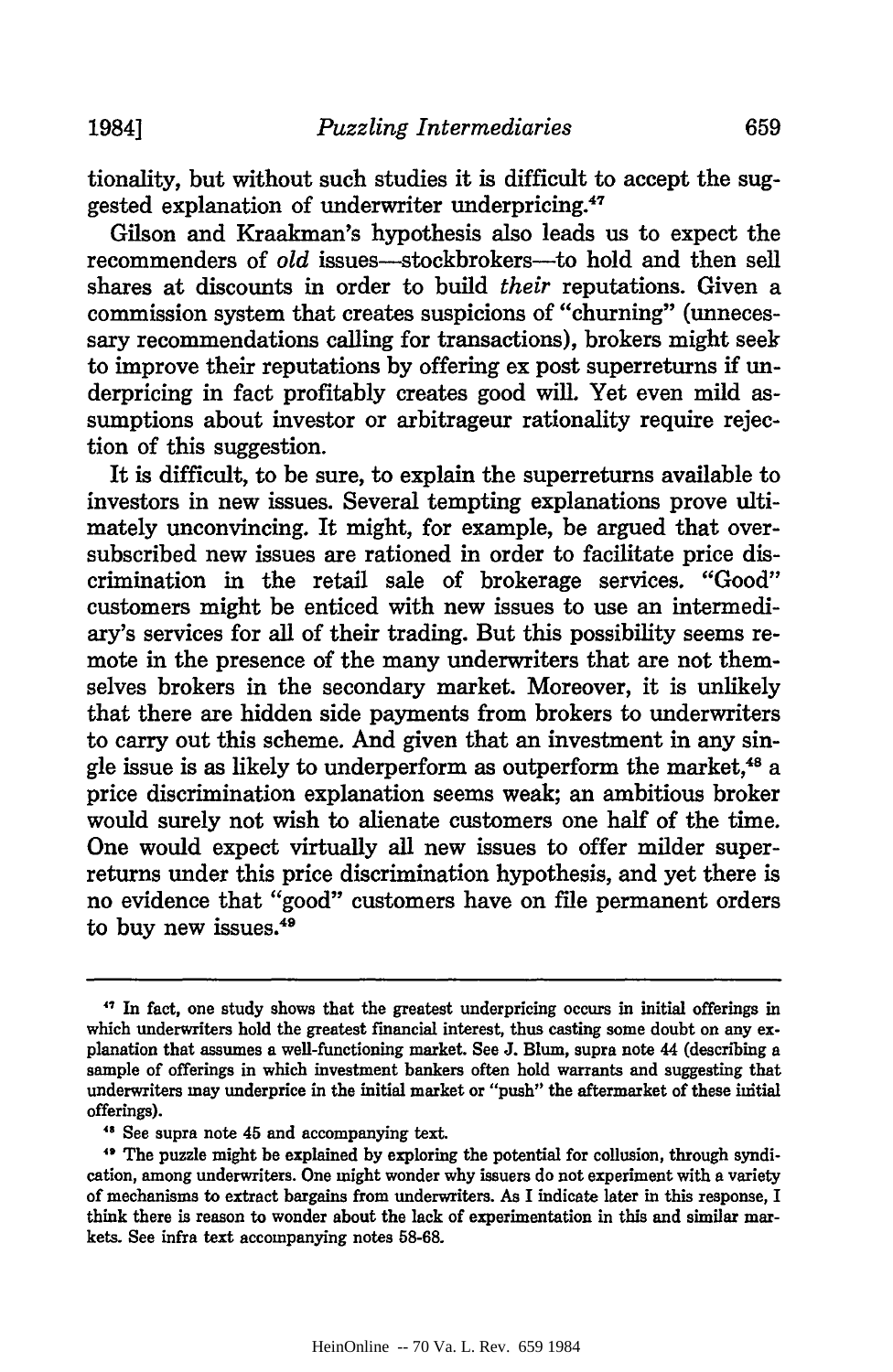It is worthwhile to explore the costs to an issuer of an underpriced issue and the nature of this new issue puzzle. Imagine a new issue of 1,000,000 shares by Corporation X that would just sell out if priced at \$10 per share. Assume that if offered at \$8 buyers will demand 1,250,000 shares. Given the illegality of stepping up the price, 50 250,000 potential shareholders will be disappointed by the \$8 offering of 1,000,000 shares. If the underwriter, in its ignorance of true market conditions, advises that these 1,000,000 shares be offered at \$8, \$2,000,000 that could have been raised for the issuer (by a higher price or by more shares) is lost. Similiarly, an ongoing enterprise that brings in new equity owners loses if it underprices a new issue, for it has sold off "partnerships" too cheaply.

What if, on the other hand, the new issue is overpriced, say at \$12? Potential investors will want to know the fate of unsold shares, because the fraction of the company represented by each share will depend on the total number of shares sold. If the underwriter has made a firm commitment to sell 1,000,000 shares, intending to buy for its own investment any shares otherwise unsold, investors will know that each share still represents a one-millionth ownership share. Investors will continue to value the whole firm at \$10,000,000 or somewhat more, so each share will still be worth at least **\$10.51** If we further assume that investors do not expect the extra \$2,000,000 to be as well utilized as the first \$10,000,000, the issue, apart from the underwriter's commitment to buy out any remaining shares, will be undersubscribed.<sup>52</sup> While the number of shares that will be sold to investors at \$12 cannot accurately be assessed, it is fair to assume that *some* shares will be sold. Note, in passing, that this example, which I suspect most observers would find realistic, describes a new issue market in which the demand

**<sup>50</sup>**The registrant must announce a price and the number of shares to be sold. Securities Act of **1933, 15 U.S.C.** § 77aa **(1982).** An unexpected change in the price would presumably amount to an actionable misrepresentation. It is, of course, questionable whether extra revenue that redounds to the issuer, as distinct from the underwriter, can be said to have hurt investors, for the extra money will remain in "their" corporation.

**<sup>51</sup>**We know that **1,000,000** shares priced at **\$10** exactly sold out. At \$12, and with the underwriter's firm commitment, investors will almost surely continue to value the **firm** at (at least) **\$10,000,000** (it is the same *firm,* after all); moreover, the firm has an additional \$2,000,000 that it may put to use.

**<sup>52</sup>**If investors do not expect the extra \$2,000,000 to be utilized as efficiently as the first **\$10,000,000,** they will not value the firm at \$12,000,000. Consequently, not all investors will be willing to pay \$12 for each share.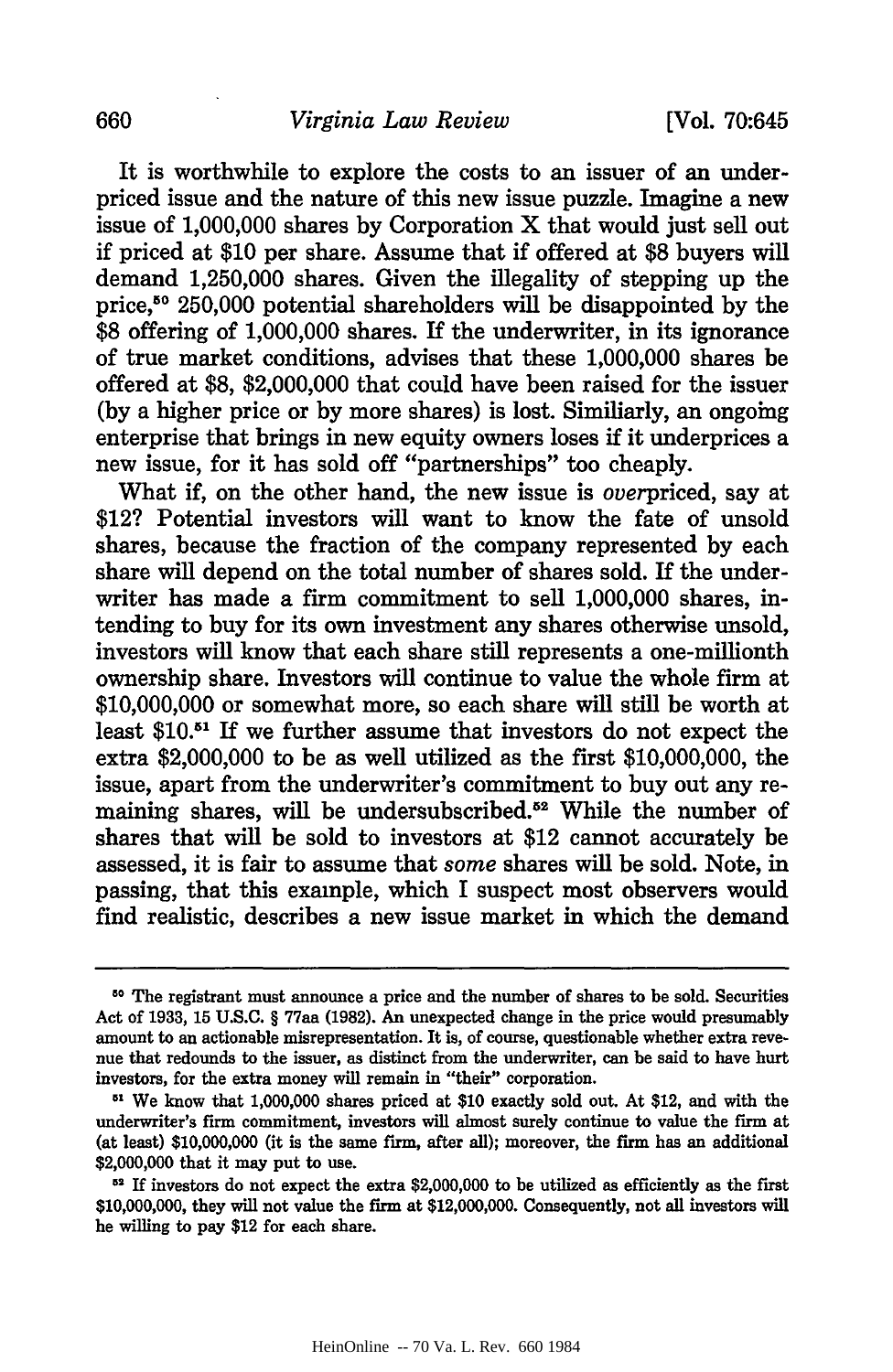for shares is not perfectly elastic and in which investors have heterogeneous expectations and preferences.<sup>53</sup>

In any event, underwriters that offer firm commitments will surely pass along the cost of such promises to issuers.<sup>54</sup> The issuer's wisest strategy may be therefore to contract for the underwriter's "best efforts" rather than its firm commitment in selling shares. Investors faced with 1,000,000 shares offered at \$12 each will want to know the fate of unsold shares in a best efforts offering. If unsold shares are simply stored as corporate treasury shares, potential investors are uncertain as to the number that will be sold and, therefore, uncertain as to the ownership position represented by each share. The result is a highly unpredictable guessing game (with potential for corruption) in which any number of shares may be purchased. To diminish this uncertainty the issuer and underwriter might agree on an all-or-nothing arrangement, so that if  $1,000,000$  shares are not sold, all investment money is returned.<sup>55</sup> Alternatively, as a compromise between reduced uncertainty and potentially wasted transaction costs, underwriters might promise investors that the issue will be called off unless a specified number of shares is sold (say 700,000), with the caveat that other shares (up to  $300,000$ ) will also be sold at \$12 if demand materializes.<sup>56</sup>

The cost to the issuer of undersubscription is quite different from that of oversubscription. Imagine, for example, a strategic issuer that guesses correctly that 1,000,000 shares could be sold at \$10, tries to sell the shares at \$12 (promising to alleviate investors' uncertainty by calling the issue off if fewer than 700,000 shares are sold), and actually sells only **700,000** shares (raising \$8,400,000). The cost to the issuer of this undersubscription is now the lower of the cost of obtaining the remaining **\$1,600,00** through the next best

**<sup>&</sup>quot;** Note that this argument does not contradict the suggestion made supra note **29.**

In the preceding example, supra text accompanying notes **50-53,** the cost passed along **by** an underwriter would be the cost of buying for \$12 some shares it values at, perhaps, **\$11.**

**<sup>55</sup>** Presumably transactions costs prevent issuers from trying a series of such all-or-nothing offers beginning with a high price and working down.

<sup>&</sup>lt;sup>56</sup> This tactic is, in principal, no different from an offering under the new shelf registration rule. For the text of the new Rule 415, see **SEC** Securities Act Release No. 6,499, 48 Fed. Reg. **52,896 (1983),** reprinted in **1** Fed. Sec. L. Rep. **(CCH) 3,383** (Nov. **17, 1983)** (to be codified at **17** C.F.R. § 230.415). In shelf offerings, the issuer registers a given number of shares which it may sell in part or in full, at its option, over a fixed period of time. See Banoff, Regulatory Subsidies, Efficient Markets, and Shelf Registration: An Analysis of Rule 415, **70** Va. L. Rev. **135** (1984).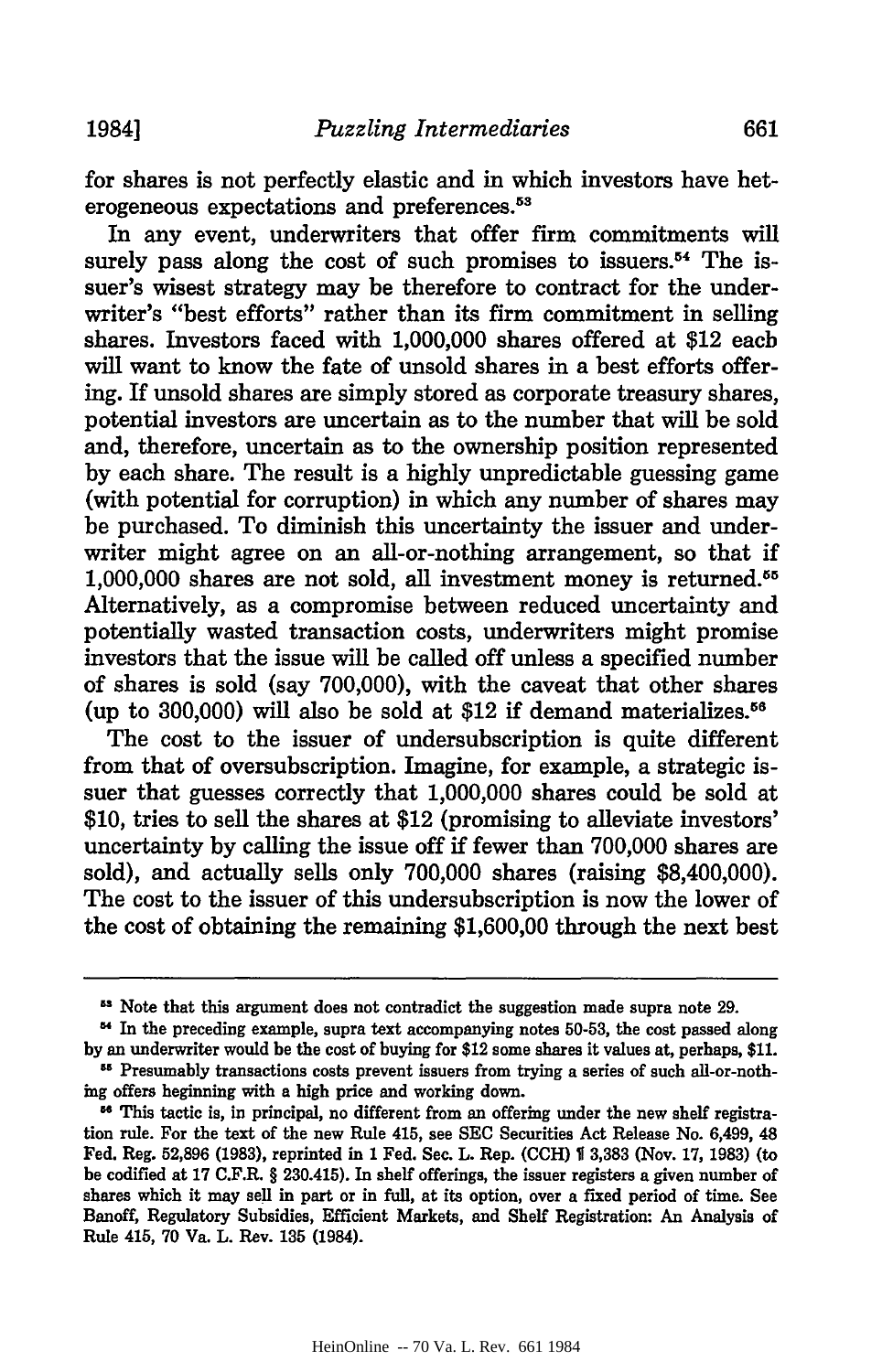# *Virginia Law Review* **662** [Vol. **70:645**

financing arrangement and the opportunity cost of foregoing the least attractive projects among those that would have been financed by the full \$10,000,000. Thus, an enterprise might establish a line of credit with a commercial lender as a backup to its new equity issue. Alternatively, the \$10,000,000 goal might be achieved by generating a second equity issue (at a price less than \$12). The expense of such a step, however, includes the additional disclosure and other transaction costs involved.<sup>57</sup>

I have no data to offer on these costs, but my intuition is that if opportunity costs of oversubscriptions are properly measured, then underpricing is, generally speaking, much less attractive than overpricing. Frequent overpricing would be easy to explain; put in a more familiar context, retail stores overprice daily in the sense that they maintain inventories and await high-paying customers. Underpricing by a retailer, however, would be quite a puzzle.

One solution to the puzzle may be that underwriters simply do not bid vigorously for a potential issuer's business. Although I explore below the pricing decisions of a seller unfamiliar with a particular market, it is useful to note at this point that underwriters' bids for an issuer's business may not yield the market price (minus distribution and risk costs) to issuers. A bidding underwriter faces substantial search costs in evaluating either the "true worth" of the enterprise, as it will reveal itself over time, or the way in which equally ignorant investors will value the enterprise (or one another's intuitions) and purchase shares from the underwriter who bids highest. It is quite likely that no single underwriter will expend sufficient resources to uncover such information. Many underwriters will, no doubt, study the issuer in question very little. The result will be safe bids that are substantially higher than those that would be submitted by competitive bidders that had actively searched and studied the situation. This disinclination to expend search costs—to the ultimate detriment of the party (here, the issuer) accepting bids—is a common problem in auction theory. The

**<sup>57</sup>**Once again, an underwriter that offers a firm commitment to the issuer directly bears the cost of the undersubscription and surely will pass this risk on to its client. This cost shifting will almost certainly be in the form of underpricing, but I do not stress this tendency here. Instead, I focus on the joint venture (i.e., the relationship between the issuer and underwriter) that seeks investors' funds and then compare underpricing and overpricing costs.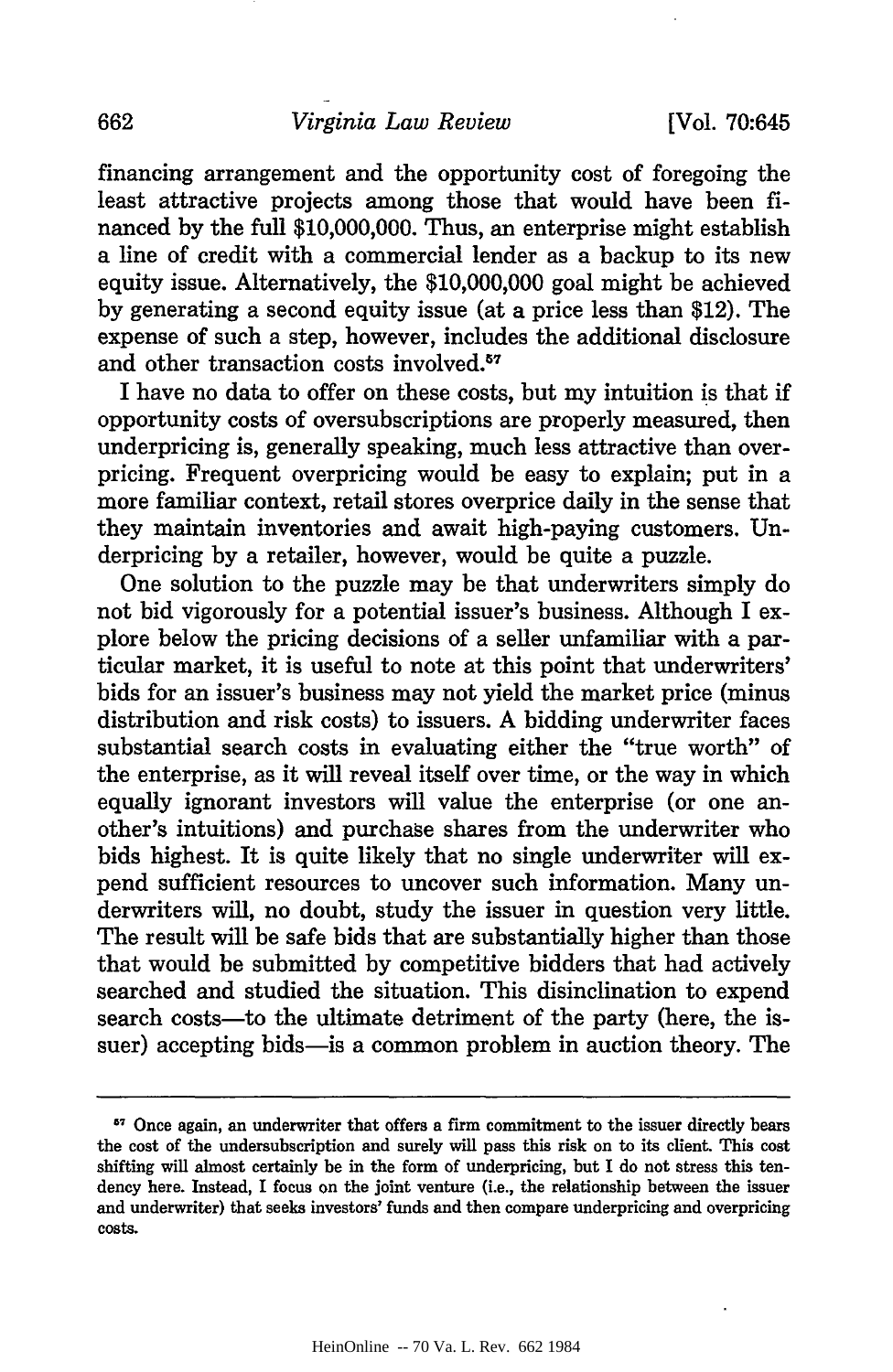seller might have more success with a "second-price auction"<sup>58</sup> or some other device to encourage brave bids; but again, one cannot simply assume that issuers receive **highly** competitive bids and are not, therefore, on the losing end of the new issue puzzle.<sup>59</sup>

Gilson and Kraakman note an illuminating analogue to the new issue market: the residential real estate market in which sellersbrokers-buyers resemble issuers-underwriters-investors.<sup>60</sup> As both of these market arrangements involve the sale of a good about which the seller may have little knowledge (either directly or **by** comparison with sales of similar goods), it is useful to examine the seller-real estate broker-buyer arrangement.<sup>61</sup> The goal of such an examination is not to explain existing practices but to suggest that when pricing decisions are difficult and infrequent, and auctions are unattractive, these decisions are often made poorly. There may be little (if any) experimentation with alternative price-setting processes, because such alternatives are difficult to evaluate even ex post and, possibly, because the rewards for successful innovation are meager.<sup>62</sup>

How should a potential seller sell his house? Imagine that houses in a neighborhood have sold in the range of **\$70,000** to \$120,000. If the seller asks **\$90,000** and the house sells in a week, uncertainty may develop as to whether the house might have been marketable at a higher price.<sup>63</sup> Ironically, there may be a "homeowners' puz-

**40** Gilson **&** Kraakman, supra note **1,** at 643 n.247.

See Vickrey, Counterspeculation, Auctions, and Competitive Sealed Tenders, **16 J.** Fin. **8, 20-23 (1961).**

**<sup>59</sup>**The emergence of "Dutch auctions," in which the offering price of a new issue is the highest price bid **by** an underwriter for the bloc being offered, may eventually demonstrate that the problem in this market is either anticompetitive behavior among underwriters or unimaginative issuers, rather than the search costs just described. Perhaps issuers' expectations are now being satisfied so that they do not shop more actively or otherwise innovate. Alternatively, underwriters may not seek to outbid one another because of fears that the underwriter with an already established relationship with the issuer **will** simply match or outbid any newcomer. One would expect underwriters who first contact new issuers to demand some guarantee that the deal will be theirs before undertaking an investigation of the issuer, both for strategic (i.e., marketing and pricing) and legal (due diligence) purposes. In this way, underwriters are somewhat established and in place before a formal underwriting agreement has been executed.

**<sup>61</sup>** Because residences are rarely homogeneous, there is little point in asking whether the market is efficient.

**<sup>42</sup>**Successful innovation can be copied at no cost.

**<sup>&#</sup>x27;3 Of** course, the seller would not care unless the house could have been sold quickly enough that his annoyance, interest, and other costs would be more than offset **by** the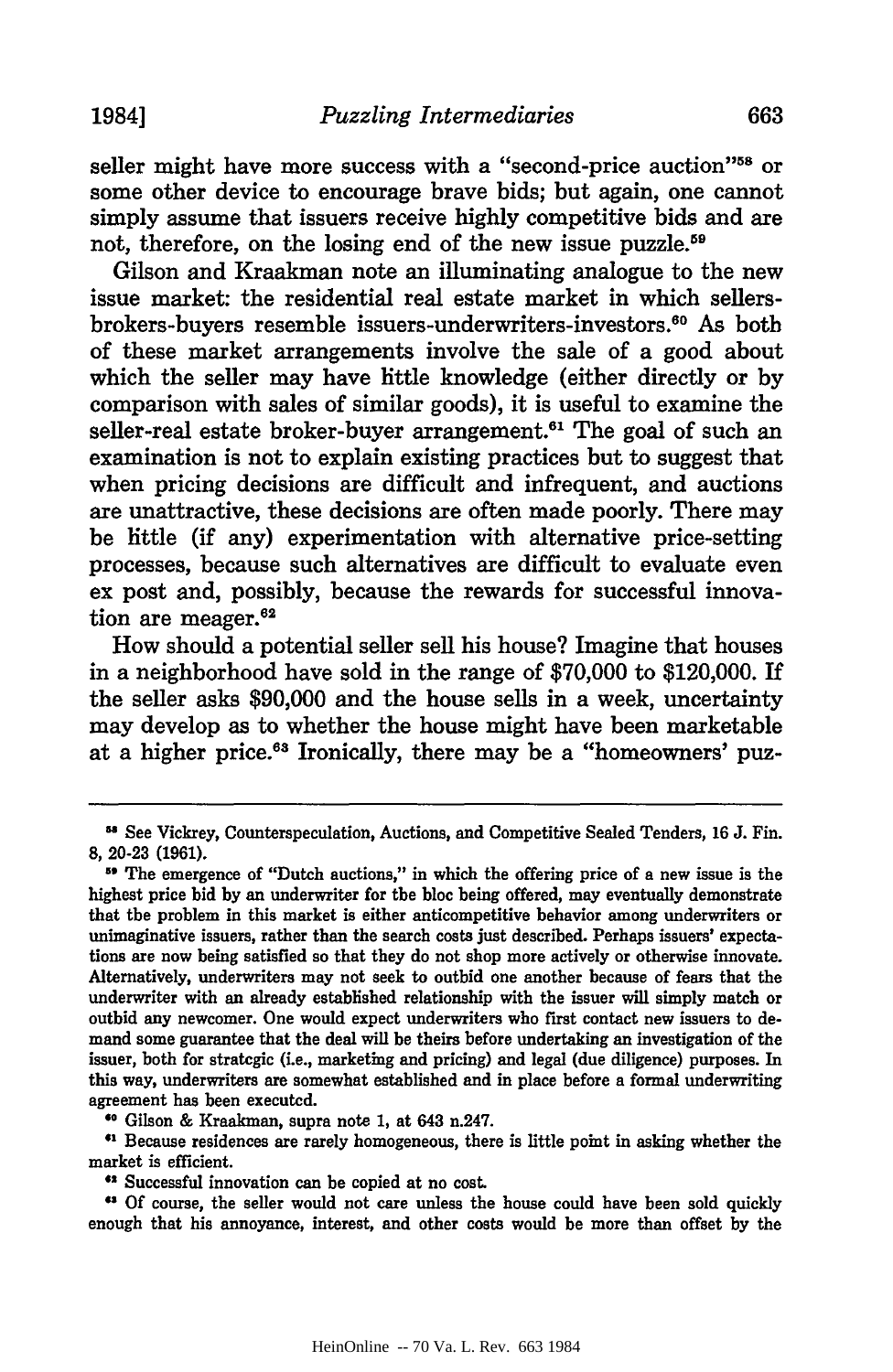zle" somewhat like the issuers' puzzle discussed above; many sellers express enormous pleasure at quick sales and seem to give no thought to the missed opportunity of a higher-priced sale.

Presumably there is a cost to a seller's asking too high a price at the outset. The high signal may discourage potential buyers from inspecting the house and from bidding at all. A standard, or progressive, auction offers the welcome possibility that buyers' bids will exceed the seller's expectations. An auction presents the danger, however, that buyers will not undertake search costs because of the low probability that any one bid will escape freeriding by other bidders and will ultimately prevail.<sup>64</sup> It is useless to suggest that buyers' searches be subsidized by the seller who wants to encourage aggressive bidding because any subsidy-e.g., one promising bidders who come within \$15,000 of the high bid \$200 for their trouble-is open to abuse by a bidder who plans to bid \$X and can tell friends to put in bids \$100 below \$X.

Strategic behavior defeats yet another seller option. A seller may ask a low price, say \$75,000, but announce that, instead of immediately accepting a contract at that price, he will advertise the bid and allow twenty days for other potential buyers to offer more. Each successive buyer will also be given the twenty day condition. In this manner, potential buyers are given encouraging signals, in the form of other bids, that the house is "worth" (to someone) at least the amount bid. But this scheme fails to fulfill its promise because potential buyers cannot trust the signals that the seller transmits. A seller might advertise that a bid of \$115,000 has been received, but other bidders cannot be sure that the bid is not homemade.

The employment of a real estate broker as an intermediary does not solve the seller's pricing problem. Certainly, the broker may be a better judge of market conditions than the seller, just as an underwriter may have more information than most issuers. Part of the broker's function, after all, is that of a marketing expert (similar to the underwriter's role, in part, as a distributor)—not a judge

higher price.<br><sup>64</sup> See supra text preceding note 58. This problem is particularly acute when the seller's property is unremarkable and thus does not encourage multiple inspections in the first instance. When a house is not inspected it may, of course, be regarded as a "lemon" in the marketplace.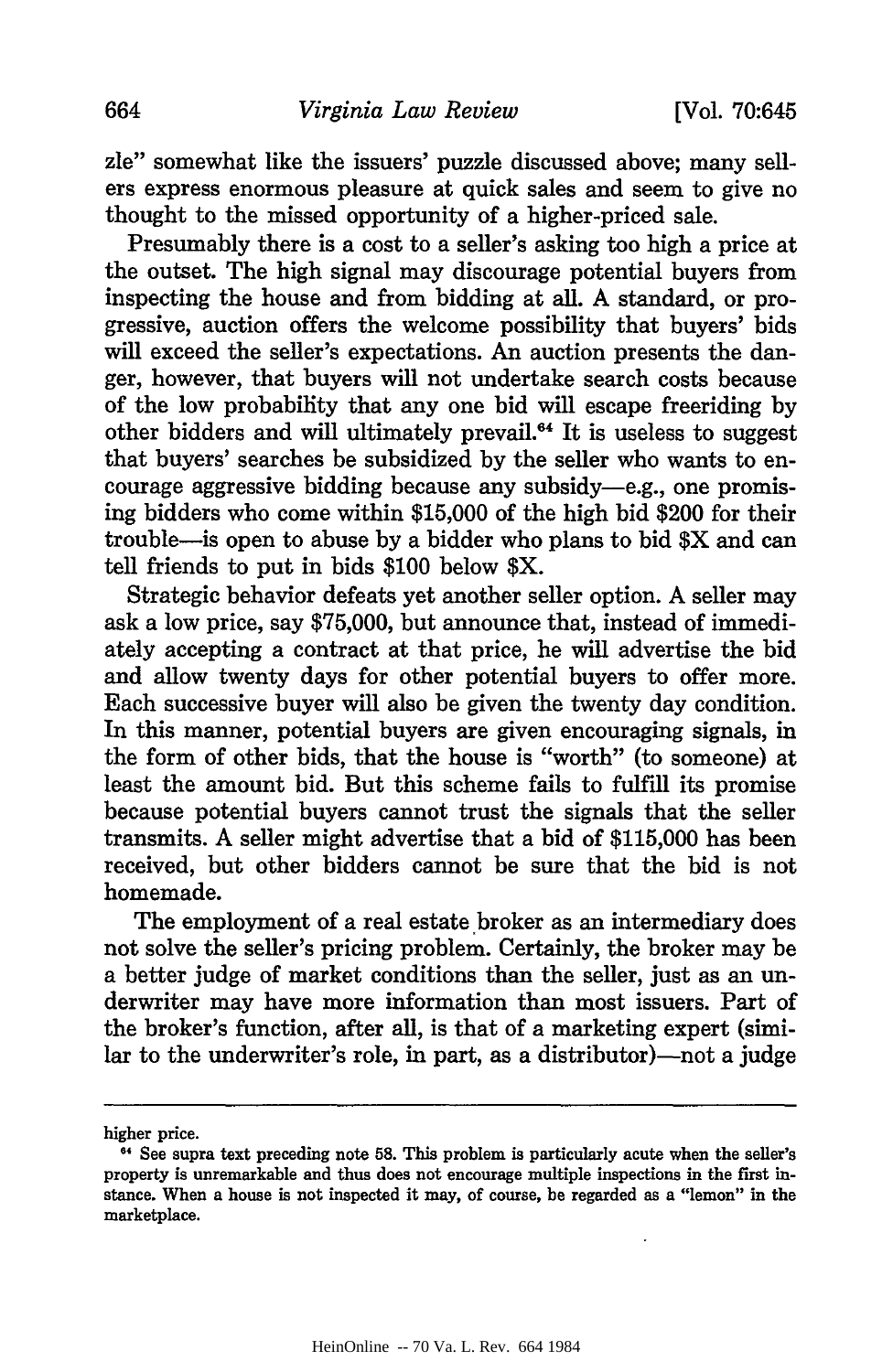of value.<sup>65</sup> Furthermore, the broker may outperform the seller at describing, advertising, and touring the residence. He may not, however, necessarily outperform the seller at choosing the "correct" price.

In fact, the prevailing commission scheme, in which the seller's agent typically receives six percent of the ultimate sales price (and shares this with the buyer's agent, if any) creates an incentive system most unlikely to encourage good pricing advice. The agent's interest would more closely resemble the seller's if there were no commission up to a threshold amount (\$70,000 in the above example) and a higher, perhaps thirty percent, commission on amounts closer to the margin (over \$80,000 for example). Moreover, if pricesetting is an important part of the agent's work, it is mystifying that the buyer's agent would share equally in commissions.

Consider further the incentives facing the potential buyer and his agent. If a seller offers a residence without an agent (for sale by owner, or FSBO), the buyer's agent will see no commission in which to share. The agent may well avoid such properties, for there is no regular market arrangement for compensating the buyer's agent even on a *quantum meruit,* or "fairness," basis, if a FSBO is purchased. Nor is there compensation for the buyer's agent who shows a great number of properties only to find the client later switching agents when just the right property comes on the market.<sup>66</sup> Finally, consider the buyer who searches without an agent and decides on a property that is being sold through an agent. The sale price "contains" a commission, so the buyer has every incentive to bring on an agent (possibly a friend who may or may not share the spoils with the buyer) who, with no additional effort, may collect one-half of the selling agent's commission. A market arrangement under which the seller's agent receives a higher marginal rate<sup>67</sup> and the buyer's agent is reimbursed by the hour or by

**<sup>&</sup>quot;** I find the fact that real estate brokers do not serve as reputational intermediaries, or even as bonding agents **(by** promising buyers protection against defects or misrepresentations), more curious than do Gilson and Kraakman. Gilson **&** Kraaknan, supra note **1,** at 643 n.247. Strangely enough, sellers would never knowingly go to agents who had reputations among buyers for selling below their expectations, but new issuers readily deal with underwriters that are described in the literature as having underpriced new issues to gain for themselves buyer goodwill.

<sup>&</sup>quot;One wonders why there are no hourly compensation schemes in this particular market.

**<sup>67</sup>**See supra text preceding note **65.**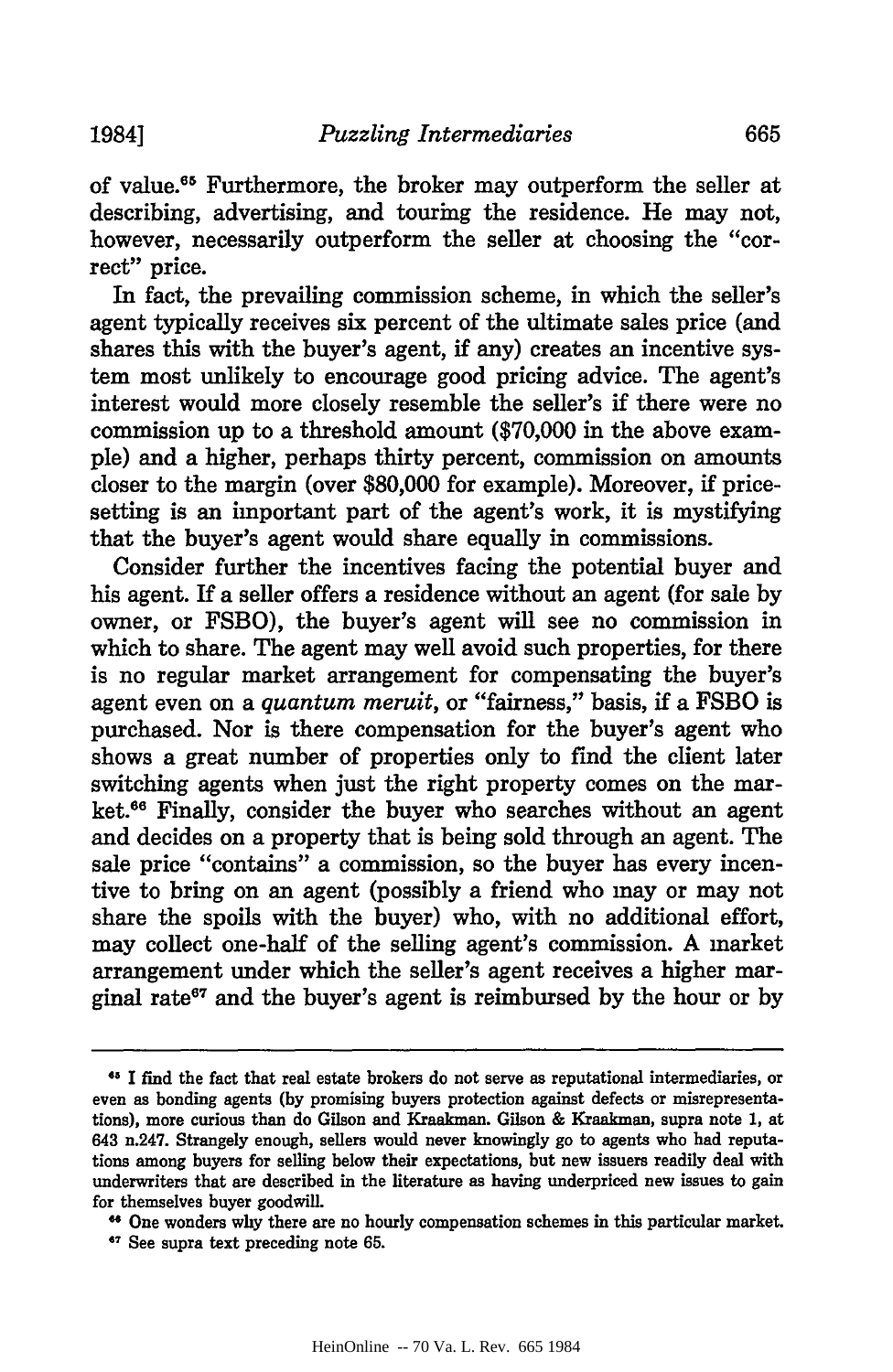the project would be much easier to understand.<sup>68</sup> Similarly, an issuer-underwriter arrangement that provides rewards to the underwriter that correctly predicted the price of the stock in the secondary market or that otherwise provided accurate pricing advice (or even mild overpricing advice) seems more sensible than the present system. Such incentives would seem far more potent than those that currently exist in the new-issues market, where an underwriter hopes for future compensation in the form of patronage of investment banking services from a client who is pleased by the underwriter's assistance with the current deal.

In any event, it is no accident that substantial and similar puzzles exist in both the new securities issue and real estate markets. Both concern the sale of a black box. Both contain intermediaries whose rewards are unrelated or perversely related to any price-setting role they may play. These features are also present in other markets with agents, such as law firms and advertising agencies, that are difficult to motivate through contractual design. The presence of contingency fees and contracts in the market for legal services serves more to provide an obvious link between lawyering and underwriting and brokering than to signal a well-working market.<sup>69</sup> But these are subjects beyond the scope of this symposium.

#### HI. CONCLUSION

Economists are quick to assume, in the absence of collusion or other market imperfections, that prevailing economic arrangements are sensible and, at times, ingenious. Lawyers tend either to ignore the functions of these arrangements or to look for opportunistic behavior and the potential for judicial and legislative intervention. While I am often sympathetic with both methodologies, there are settings in which, I think, existing arrangements are unimpressive and adequate mechanisms and incentives for experimenting with other arrangements may be lacking. Legal rules—such as those that impose costs on an issuer wishing to float

**<sup>&</sup>quot;** There are rare examples of negotiations between agent and seller that yield more "sensible" compensation arrangements. It is the infrequency of such arrangements that is puzzling.

**<sup>&#</sup>x27;1** A typical contingency fee is a straight percentage of the plaintiff-client's recovery. But often the first \$X of recovery is almost a sure thing, leading one to wonder why we don't see contracts calling for a greater percentage over \$X than below \$X.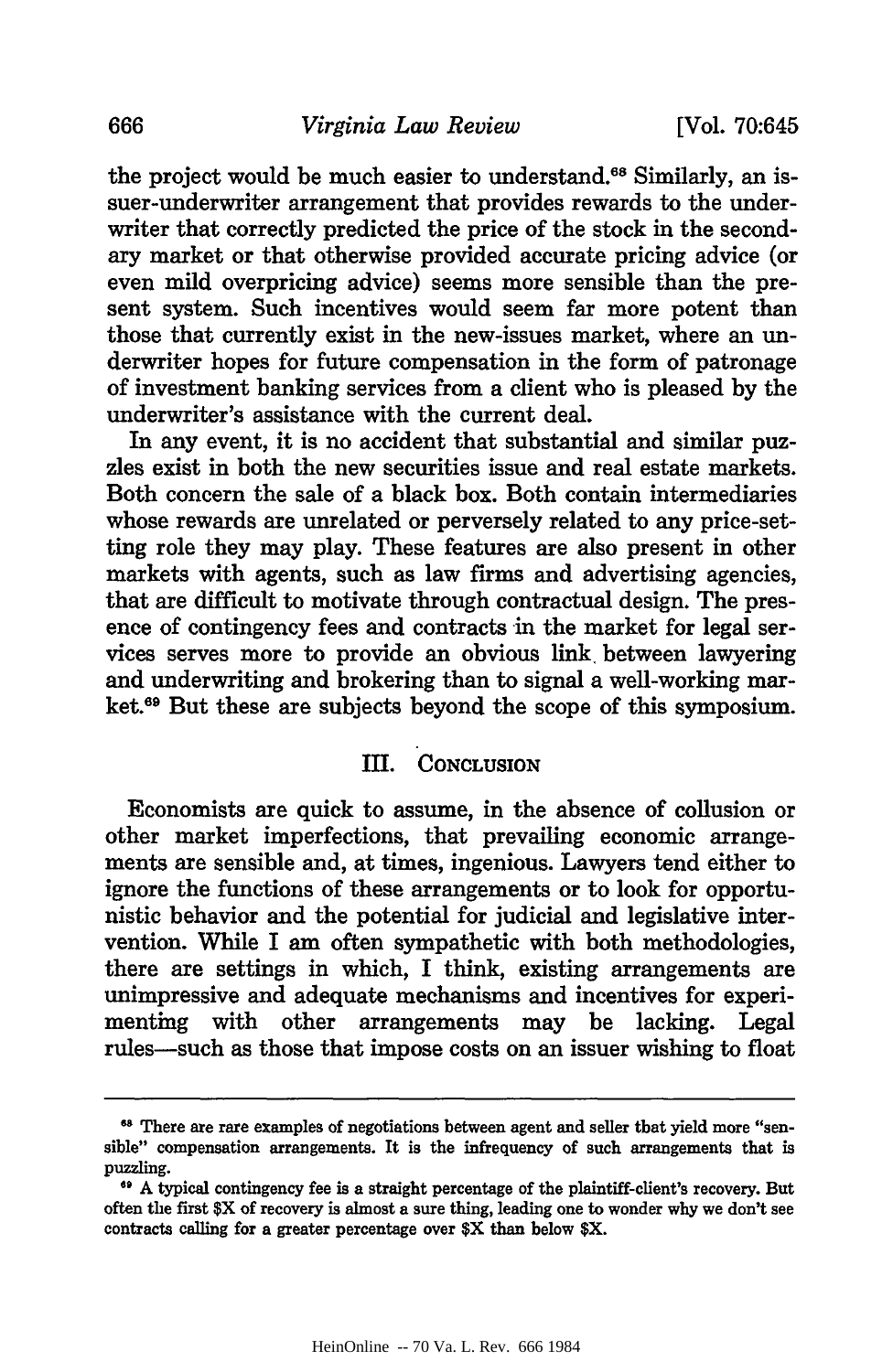exploratory shares—may even discourage experimentation or obscure the nature of the prevailing arrangements. In any event, the puzzling intermediaries that are found in these black box markets (new issues and real estate) are especially wondrous only **if** we assume that they serve not only a sales function but also a pricesetting function. The various forms of compensation that they receive are then, indeed, quite puzzling. But if optimal price-setting is sometimes so difficult that there is little reason to think that intermediaries such as underwriters and real estate brokers can do better than the rest of us, then the remaining puzzle concerns these industries' unimaginative, tradition-bound practices. I have tried to suggest in this response that we focus on the agency problems and the contractual relationships within the securities industry and other industries with similar characteristics, and on the law's posture toward institutional arrangements in these industries. Legal scholars might well wonder whether the law's conservatism contributes to such puzzling arrangements, and they certainly ought to consider whether freerider problems or other imperfections in the information-acquiring processes are important and correctable. In any event, these sorts of questions about institutional and contractual arrangements are surely as interesting and important as the fact or illusion of market efficiency. What difference really if the market reflects all that can be known and that is worth knowing? We may know very little and be disinclined to know more.